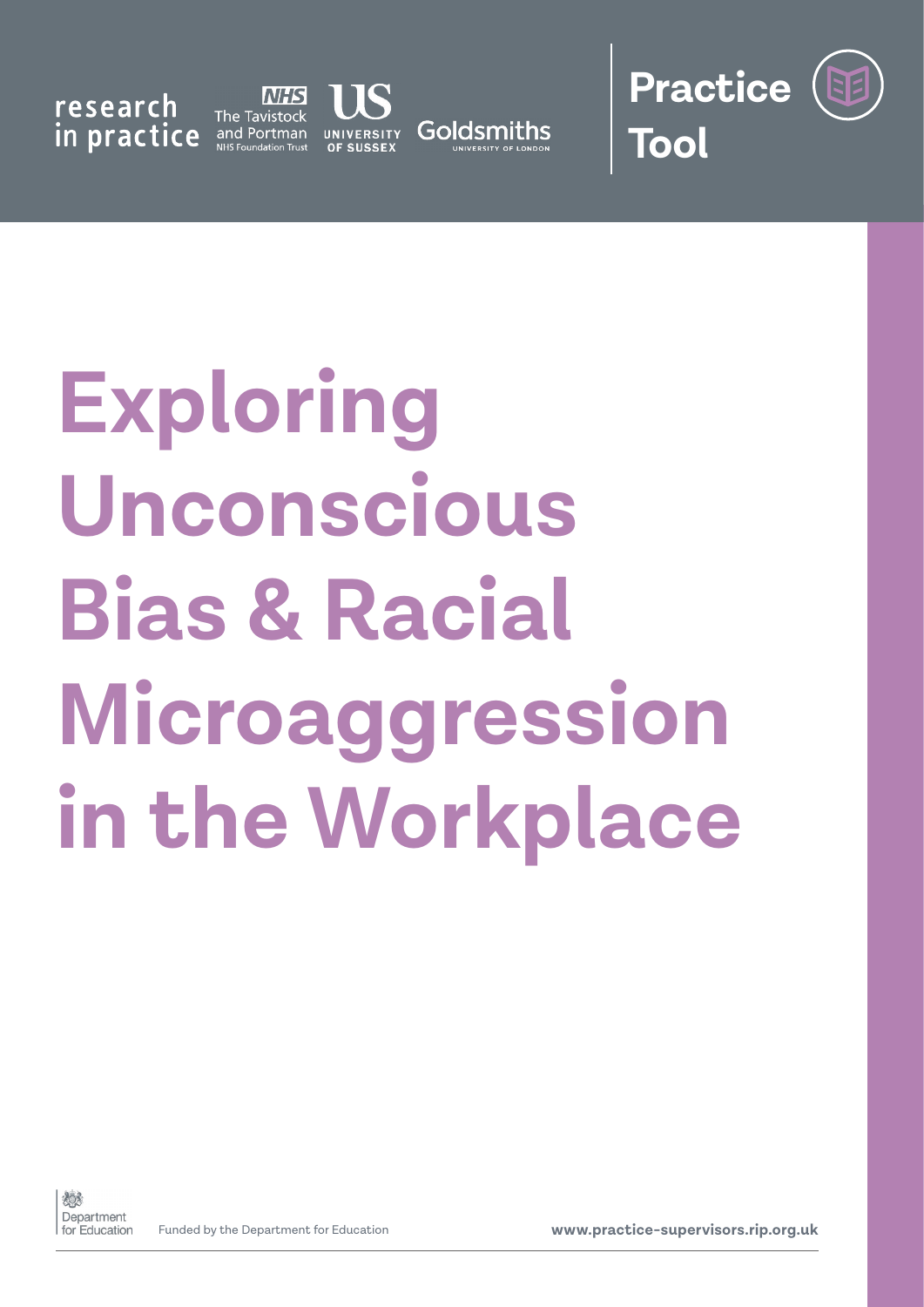## **Introduction**

The aim of this resource is to introduce practice supervisors to the PRACTISINGRACE framework and the METRO MAP (a visual aide memoire that describes the day-to-day experiences of Black, Asian and ethnic minoritised practitioners throughout their social work journeys). These tools explore unconscious bias and racial microaggression in the workplace and invite practice supervisors to consider the impact on practice and how they can bring unconscious behaviour into consciousness on an individual, team, and organisational level.

Members of marginalised groups can occupy multiple intersectional positions (for instance, disabled people, women, and LGBTQIA+ people) and will face microaggressions because of their [perceived] social status.

Sue (2015) contends that we *all* harbour biases towards other groups due to our cultural conditioning. It's difficult to acknowledge that we unconsciously treat people differently due to our biases, and that these biases can have far-reaching and negative outcomes. According to Brockmann et al. (2001), workplace racism is a significant barrier to progression for Black, Asian and ethnic minoritised social workers achieving senior positions.

Within a social work context, there is a disproportionately higher failure rate among Black and Asian newly-qualified social work (NQSW) practitioners on Assessed and Supported Year in Employment (ASYE) programmes (Skills for Care, 2021; Carter, 2012; Samuel, 2021). Evidence also suggests that, for Black students, social work placements take longer to successfully complete (Fairtlough, et al., 2014; Tedam, 2015). Black social workers are more likely to be subject to informal and formal performance plans than their white counterparts (Van der Gaag et al., 2016), and they are overrepresented in fitness to practice investigations (Samuel, 2020).

Is this coincidence, or do unconscious bias, racial microaggressions, and other forms of racism inform these outcomes?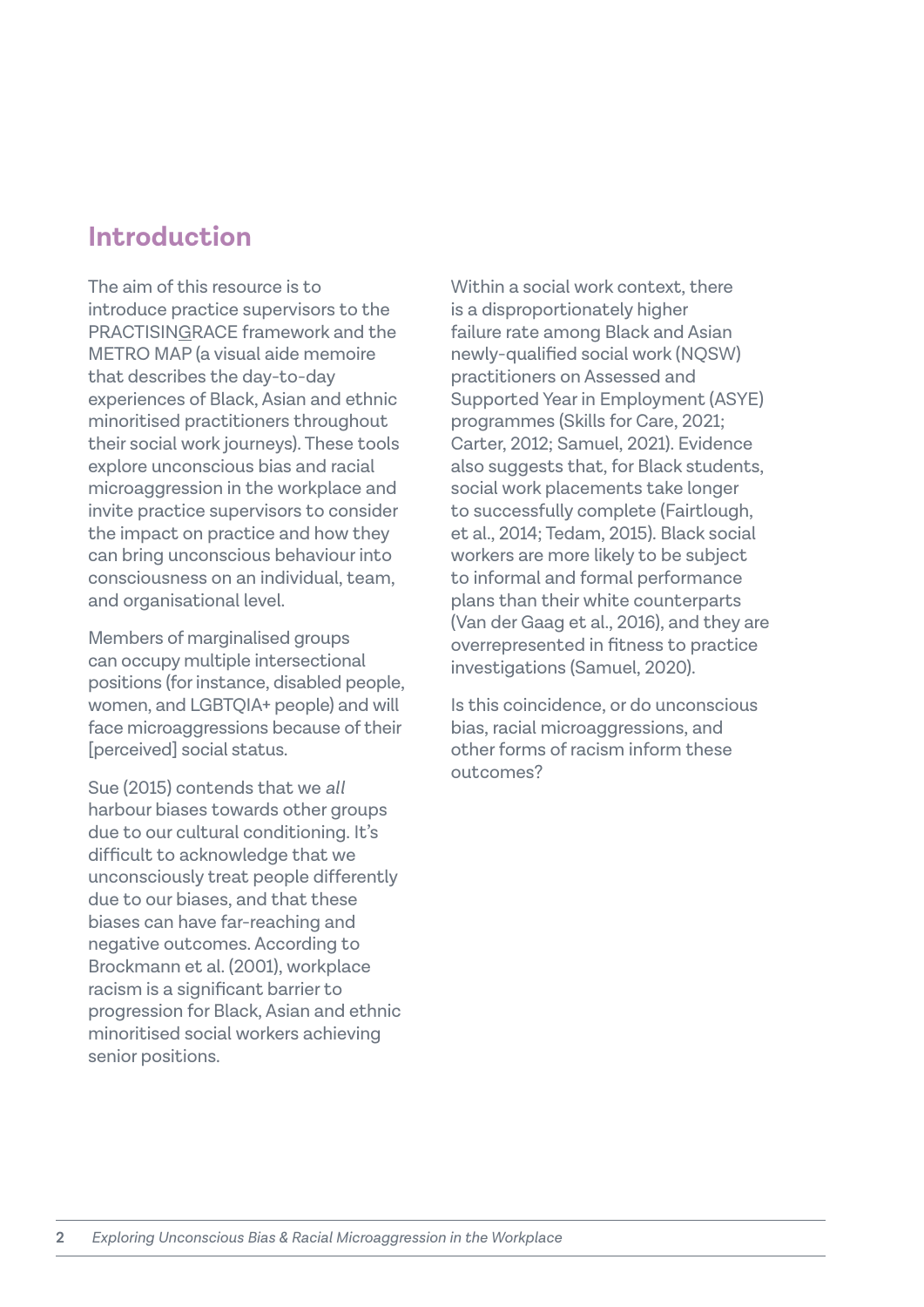## **Building on the social GGRRAAACCEEESSS**

This practice tool is based around a new mnemonic called PRACTISINGRACE, which is an adaptation of Burnham's (2012) social GGRRAAACCEEESSS framework describing different aspects of personal and social identity. There are power differentials in every position we occupy, such as gender, class, 'race,' and many others. Each position also comes with a unique set of rights and duties, constraints and opportunities.

The social GGRRAAACCEEESSS constitute our moral order and reveal deeply held beliefs that influence our behaviour, how we relate to others, and make decisions. You can read more about the social GGRRAAACCEEESSS framework in this **[practice tool](https://practice-supervisors.rip.org.uk/wp-content/uploads/2019/11/Social-GGRRAAACCEEESSS-and-the-LUUUTT-model.pdf)**.

As the social GGRRRAAACCEEESSS continue to embed themselves within social work practice, PRACTISINGRACE expands this mnemonic to include work-related issues, experiences, self-perception, and the perception of others.

**Gender Geography Race Religion Age Ability Appearance Culture Class/caste Education Employment Ethnicity Spirituality Sexuality Sexual orientation**

> **Not really! I don't know why you ask because my answer is never PC enough for you! Training like this… I'm always made to feel guilty because I'm 'white'. I just get so frustrated and angry so it defeats the purpose. As a woman, a lesbian, and a single mum, I know that it's like to feel oppressed so I get it! I've applied for the operational managers job twice and both times it's been given to a man! So, discrimination doesn't just happen to black people…!**

#### **Amanda Daphnie**

数 Department

**I'm quite looking forward to this training. What about you?**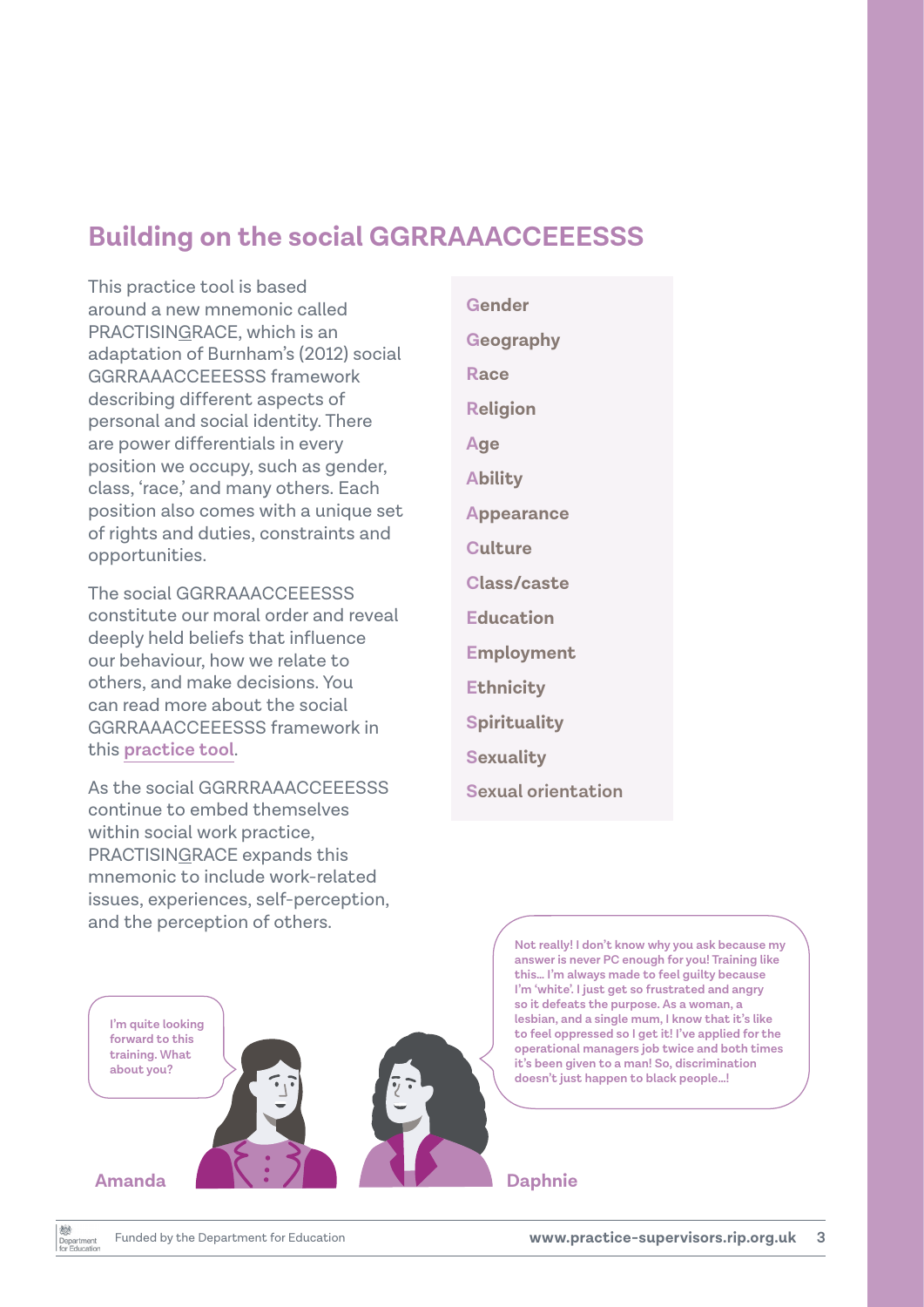## **PRACTISINGRACE & the METRO MAP – Practice Tools**

PRACTISINGRACE was originally created as part of a two-part mentoring supervision framework that includes the 3S's tool (Scaffolding, Strategies, and Stories of Success) and is designed to support Black, Asian and ethnic minoritised practitioners experiencing dilemmas, challenges, and barriers to progression in the workplace. The framework provides practitioners with a space to 'think things through', discard unhelpful narratives, devise strategies to move forward, and align with stories that speak to their success.

The primary goal of this practice tool is to invite practice supervisors to explore their biases, to 'know what they don't know,' and to bring the unconscious into conscious awareness. The METRO MAP tool highlights the negative implications of unconscious bias and racial microaggression and how these can shape perceptions, experiences and outcomes.

Supervisors, managers, and leaders shape workplace culture. It is therefore envisaged that PRACTISINGRACE and the METRO MAP are used by both supervisors and senior managers in management team meetings. These exercises are designed to be used by individuals, in pairs, and as a group activity to discuss how the learning can begin to shape the team and the wider organisational context.

The first exercise invites practice supervisors to share their own experiences of unconscious bias and microaggression in the workplace, using PRACTISINGRACE to explore these themes. The second exercise seeks to challenge practitioners to examine their behaviour and bring the unconscious into consciousness by travelling along the METRO MAP.



**I had a disagreement with a colleague and argued my point coherently. The next day he told me that he was 'scared' of me. I stated that this view of 'scary Black women was racist pathology.' Shortly after, I left the organisation. Five years later, the same colleague joined my workplace and was refusing to work with me. My manager and the head of service told me to sort this out myself. I declined the colleague's invitation for a three-way meeting.**

**As it turns out, if I hadn't left my previous job, he intended taking a grievance out against me for calling him a 'pathological racist!' Obviously, he had unresolved issues, but the fact he would come to a new workplace, refuse to work with me, tarnish my reputation, and the fact I was unsupported by the primarily white leadership taught me so much about privilege and unconscious bias.**

#### **Matilda**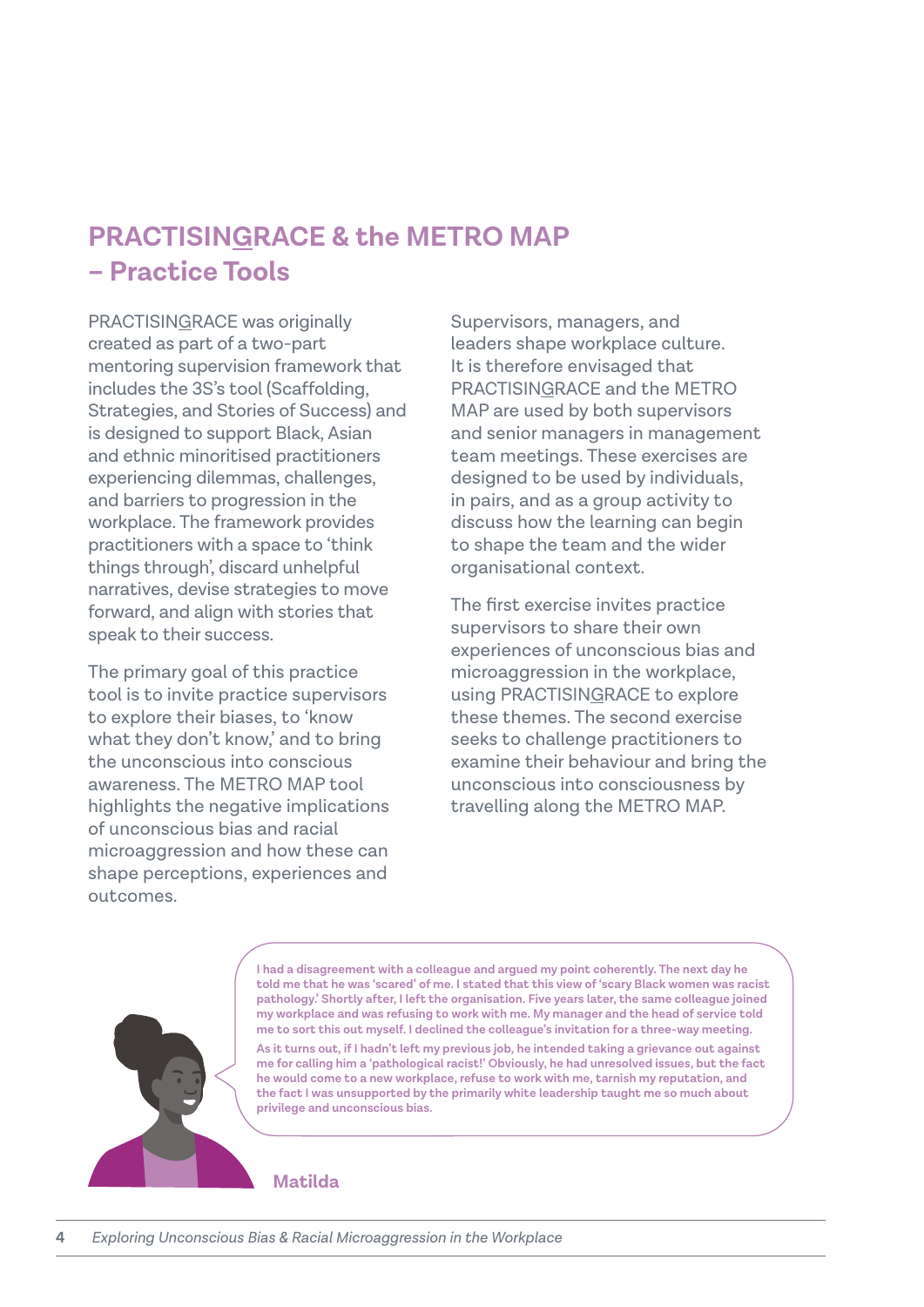## **Key terms**

## **Unconscious or implicit bias (the two terms are used interchangeably)**

The **[Kirwan Institute for the Study of Race and Ethnicity](https://kirwaninstitute.osu.edu/)** refers to implicit bias as 'residing deeply in the subconscious. These biases are different from known biases that individuals may choose to conceal for the purposes of social and / or political correctness. Rather, implicit biases are not accessible through introspection' (Kirwan Institute). Unconscious bias occurs without conscious awareness of what is happening and these learned beliefs, attitudes and stereotypes can negatively affect perception, behaviour and decision-making.

Sue, et al. (2007, p.272) adds that implicit bias is a type of subtle racism that is 'difficult to identify, quantify, and rectify because of [its] subtle, nebulous, and unnamed nature.'

#### **Microaggression and racial microaggression**

Unconscious bias can lead to discrimination in the form of microaggressions. The term was coined by Pierce in 1970, who wrote in 1995:

*The most grievous of offensive mechanisms spewed at victims of racism and sexism are microaggressions. These are subtle, innocuous, preconscious, or unconscious degradations, and putdowns. In and of itself a microaggression may seem harmless, but the cumulative burden of a lifetime of microaggressions can theoretically contribute to diminished mortality, augmented morbidity [increased illness/disease], and flattened confidence.* (Pierce, 1995, p. 281)

Microaggressions come in different forms. Nadal, et al. (2015, p. 147) assert that people with multiple oppressed identities will experience 'intersectional microaggressions' (i.e., subtle forms of discrimination that may be influenced by more than one identity).

Racial microaggressions are said to be unconscious, daily intentional or unintentional verbal, behavioural, and environmental comments that express a derogatory, hostile, or negative racial slight or insult towards an individual or group (Sue, et al., 2007).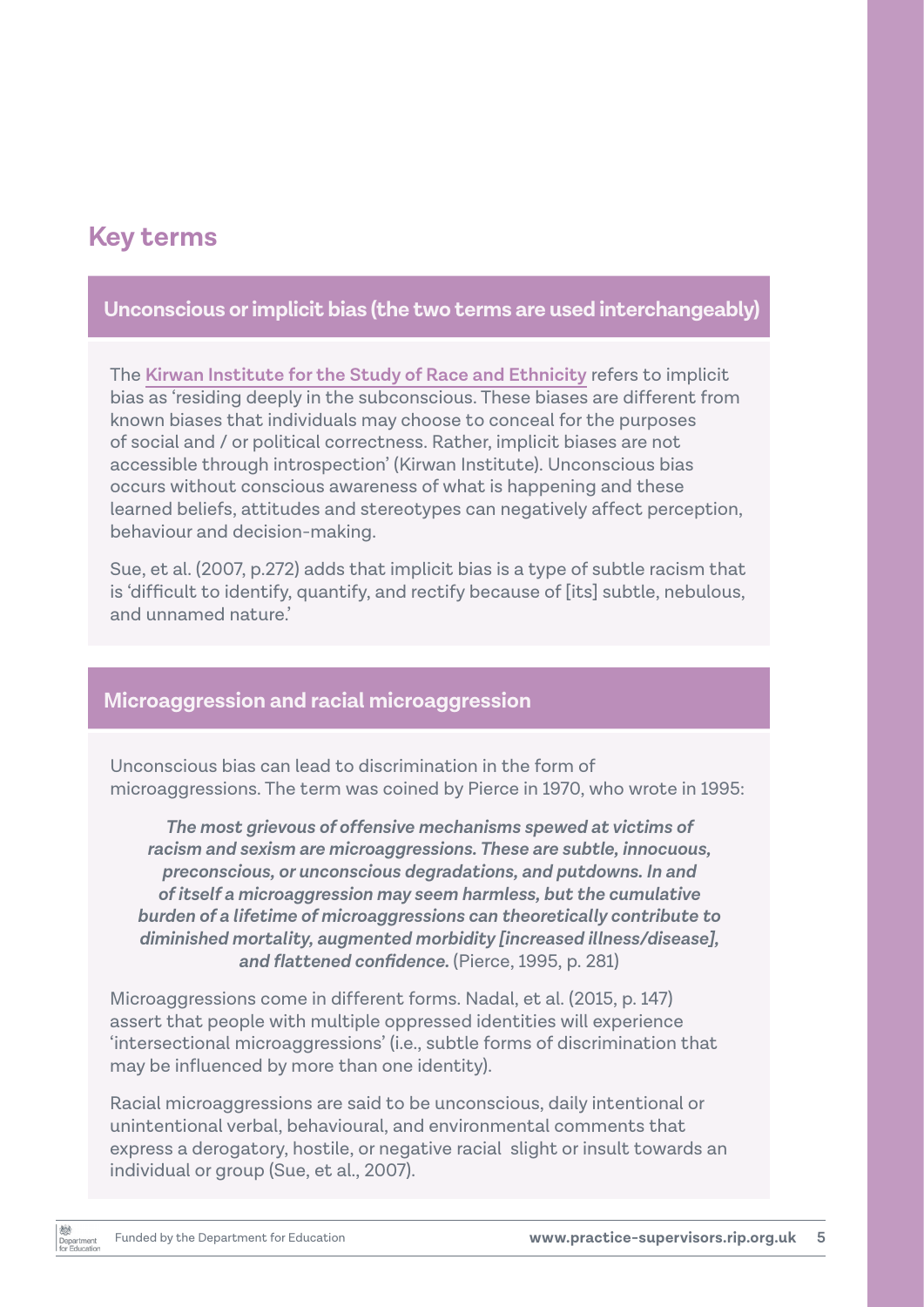#### **Microassaults, microinequities, microinsults and microinvalidations**

**Microassaults** are conscious and explicit affronts that hurt an individual or group through name-calling and other purposefully discriminatory behaviour. Microassaults tend to be verbal, nonverbal and / or violent attacks.

*'I'm not going to apologise every time I forget to call you Jane and not John! It's not natural to me and I shouldn't be made to feel guilty about it!'* 

*'You lot always complain that you're not made to feel welcome but you don't try to assimilate!'*

**Microinequities** are unconscious and result in a person being overlooked, disrespected and devalued. This takes place in everyday conversations and is experienced as subtle slights, gestures and tones. This behaviour is pervasive, but its impact is dismissed and the episode is said to be harmless.

*'What Amina was trying to say was…'*

*'Okay so you were there first. Perhaps the shop assistant just didn't see you or are you saying she did it deliberately? Why would she do that?'* 

*'I didn't mean to interrupt. I thought you'd finished! Go on then!'*

**Microinsults** are verbally communicated in conversation and are often represented by subtle snubs, rudeness, stereotypes and insensitivity towards an individual or a group's heritage or identity.

*'He got uppity because I didn't pronounce his name properly! I felt quite intimidated by him.'*

*'I'm not being rude, but why does your food smell like that?'*

*'You articulated that so well!'*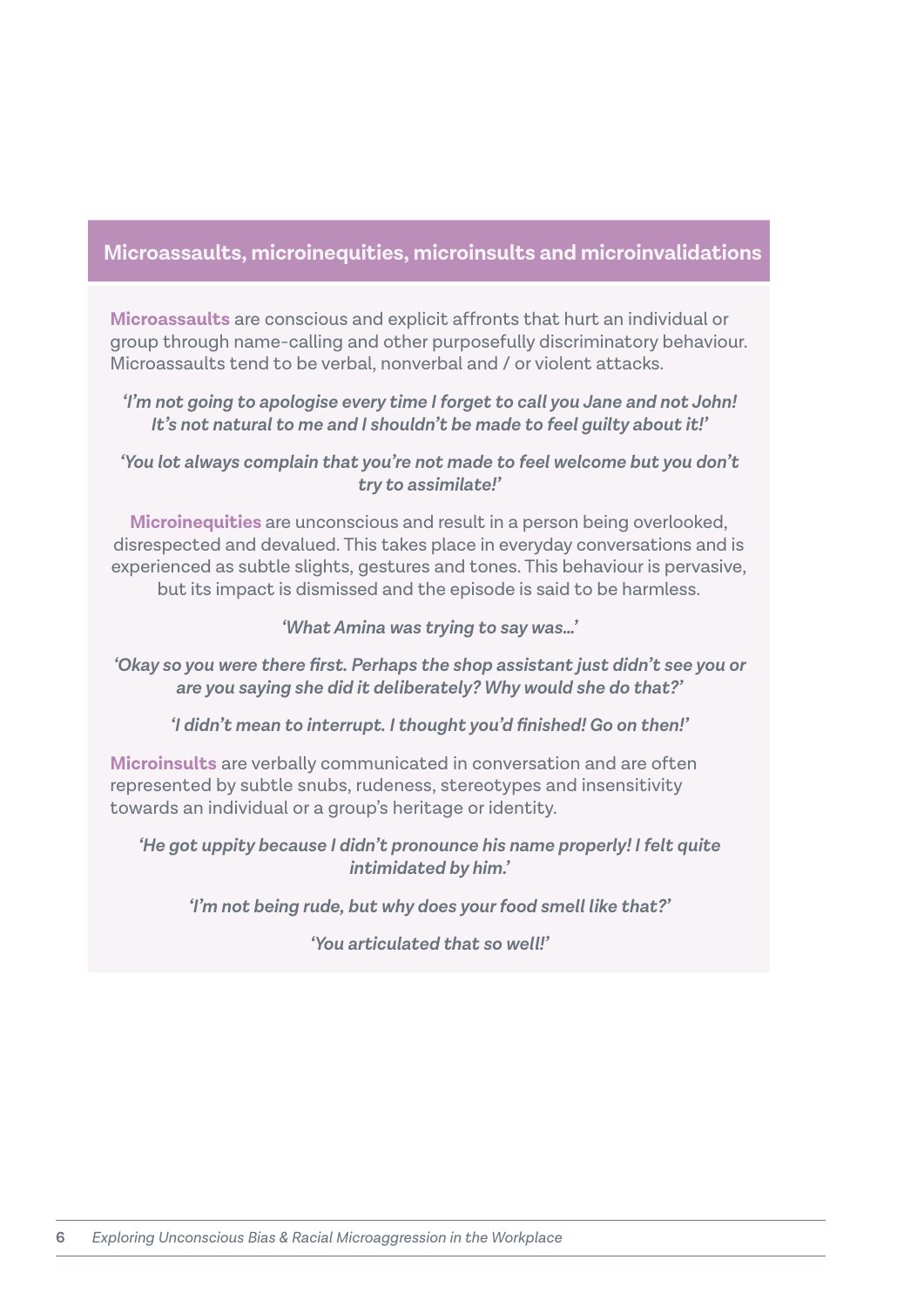## **Microassaults, microinequities, microinsults and microinvalidations**

**Microinvalidations** are said to be unconscious and deny or invalidate the thoughts, feelings and experiences of an individual or group.

*'How do you know that's what he meant? You're so oversensitive!'*

 *'Here we go again! You always assume it's about racism.'*

*'All lives matter! Why is it always about Black people?'* 

Definitions adapted from Sue, et al. (2007).

**I know I have an accent. They hired me knowing this. So why does it feel it's now being used against me? It makes me not want to speak. Now I'm being told I don't join in and that I'm too quiet. I can't win!** 

**Olu**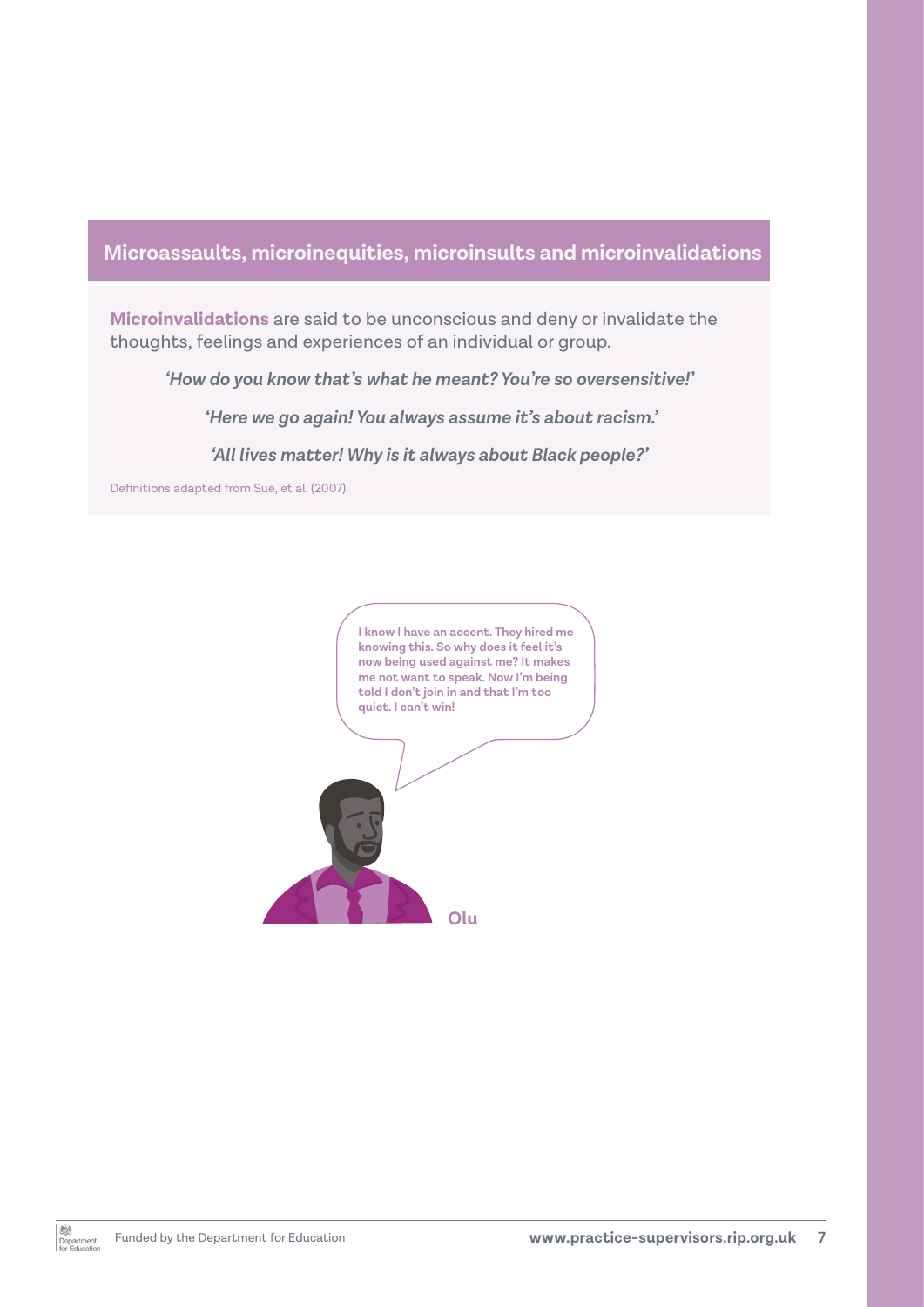## **Unconscious bias and microaggression in the workplace**

We are not, 'immune from inheriting the racist, gender, and heterosexist biases, stereotypes, prejudices, and falsehoods of the society in which we are raised.' (Sue, 2015, p. 22).

Racial biases are pervasive. This fact often prevents us from discussing race because we're likely to be confronted with having to deal with what we may internally believe, think or feel. It can be upsetting to suddenly realise that our unconscious bias violates our conscious perception of ourselves as being morally decent. While we are concerned that people

will mistake us for being biased, the real fear is that we *are* biased, as we have inherited biases that may not be in our consciousness. If this goes unaddressed, it may have a negative impact on how we treat others in the workplace.

In recent times, the stories of inequitable practice (namely unconscious bias, microaggressions, and other forms of racism, sexism, homophobia, disablism and so on) within the workplace have been given a platform through the Black Lives Matter social movement.

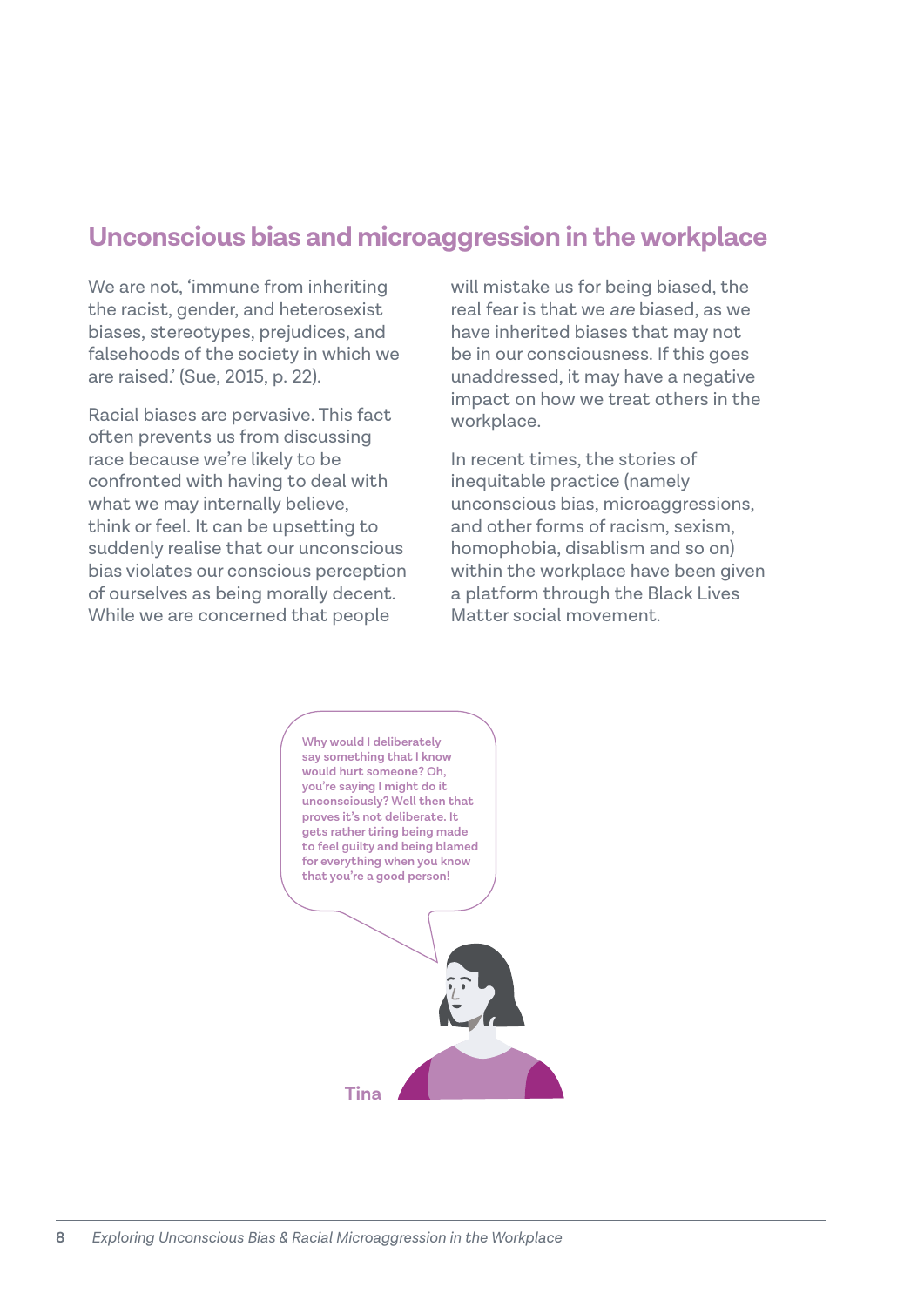## **Using the practice tools**

These exercises explore how the power differentials embedded within the social GGRRAAACCEEESSS impact all social work practitioners. Paying closer attention to our moments of action and how we invite others to sit beside us is a vital aspect of self-reflexive practice.

This practice tool is an invitation to acknowledge how bias and microaggressions can influence the supervisor / supervisee relationship, and how bias affects what we say and do.



## **PRACTISINGRACE Framework**

PRACTISINGRACE is a collection of work-based contexts that reflect some of the lived experiences of Black, Asian, and ethnic minoritised social work practitioners. PRACTISINGRACE highlights power differentials and the multiple contexts that exist within the supervisor / supervisee relationship, to brings these into consciousness.

PRACTISINGRACE is not an exhaustive list and will evolve as the framework develops.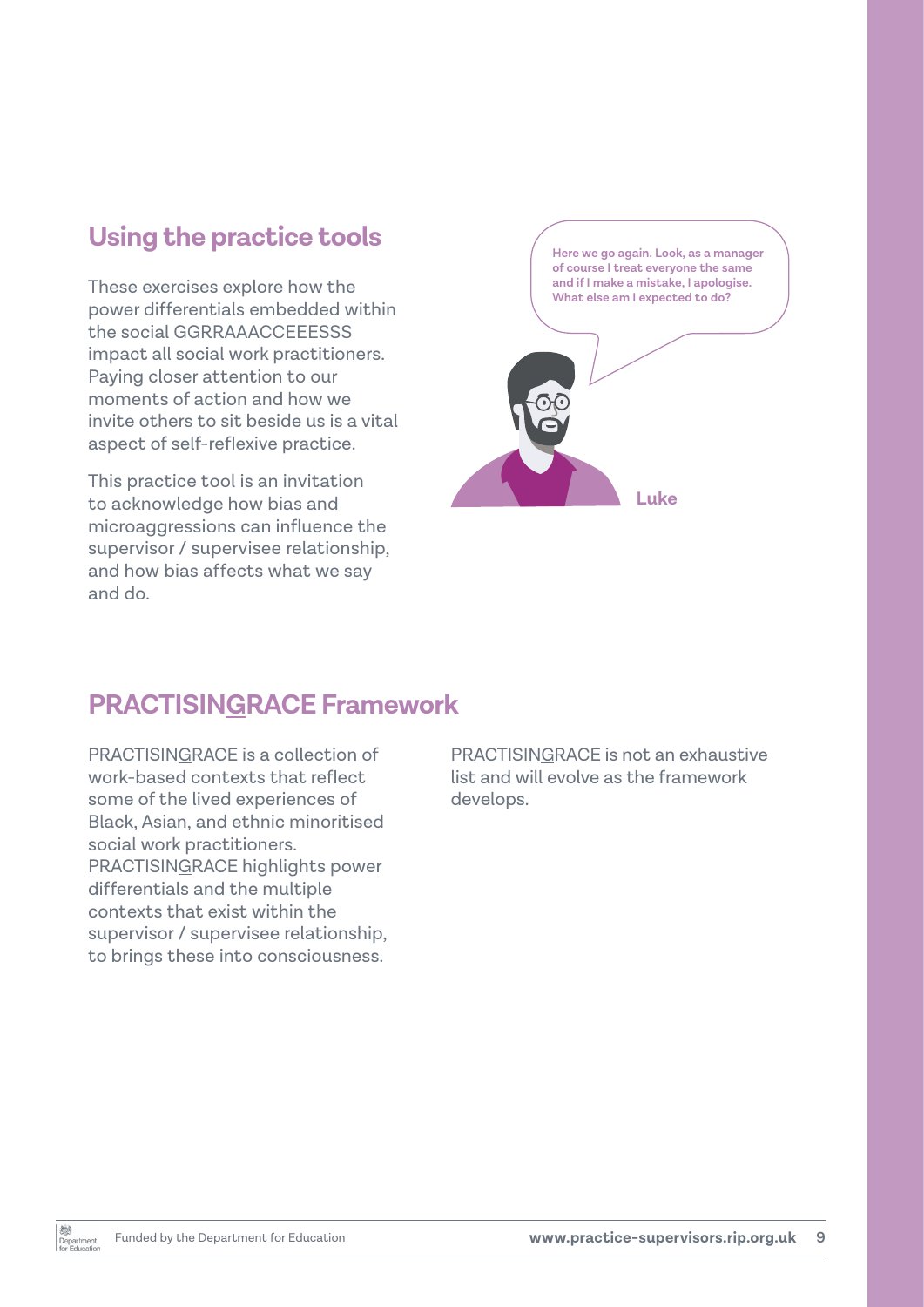**P**ower / Privileged groups / Prejudice / Positioning / Performance / Personal-[un]professional-political / Perspectives / Partnership / Production / Private / Psychological safety / Powerless

**R**ace-ism/s / Relational risk taking / Reasonable adjustments / Racist pathology / Reflexivity / Rights and duties / Responsibilities / Race-based bias / Risk

**A**ssertive / Authority / Appraisal / Action plan / Angry / Attitude / Aggressive / Argumentative / Afraid / Accent / Abbreviated names / Anti-discrimination / Anti-racism / Aesthetics / Assimilate / Allies / Affirmation

**C**ompetence / Confident / Challenging / Criticism / Capabilities / Confrontational / Context / Curiosity / Connection / Conflict / Communication / (Un)Comfortable / Covert microaggression / Coded language / Cognitive dissonance / Colour blind / Confused / Contribution / Culture fit / Courage

**T**ricky / Team / Time / Trust / Truth

**I**nequitable practice / Inequality / Institutionalised / Incompetence / Invisibility / Identity / Isolated / Invalidation / Intimidating / Intent / Impact / Invisible attacks

**S**exuality / Sexual orientation / Spirituality / Something else / Success / Standards / Self-esteem / Status / Scrutiny / Sickness / Safe uncertainty / Stereotype threats / Scary / Smelly food / Silence / 'Safe space'

**I**mprovement / Impostorism / Internalised microaggressions / Ignored / Intersectionality

**N**egativity / Nepotism

**G**ender / Geography

**R**ace / Religion

**A**ge / [Dis]Ability / Appearance

**C**ulture / Class / Caste

**E**thnicity / Education / Employment / Equity / Explanation / Emotional / Experiences / Emotional tax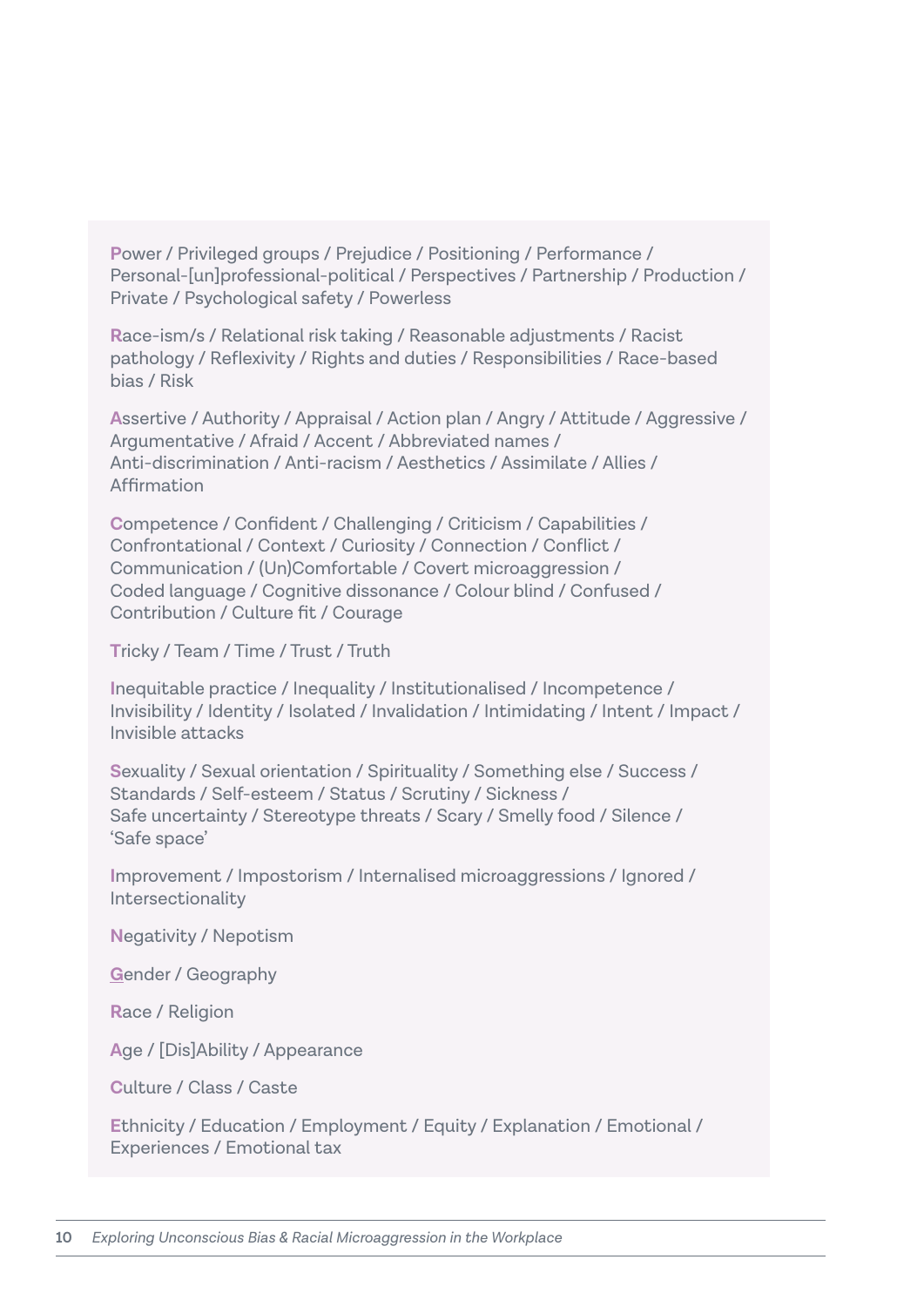## **Exercise 1 – PRACTISINGRACE QUESTIONNAIRE**

In pairs, using the PRACTISINGRACE framework, answer the following questions about unconscious bias and microaggression in the workplace:

#### **1. What are some of the subtle ways you are treated differently due to your social GGRRAAACCEEESSS?**

- **a)** What happens and how do you respond? Does anyone else notice and if so, what did they say / do?
- **b)** Do you think that the person making the comment is conscious of what they said or the impact this may have had?
- **c)** Who did you speak to about this episode?

#### **2. How often do these episodes occur?**

**3. What are some of the stereotypes that exist regarding your group membership? What subtle ways do people communicate these stereotypes to you?**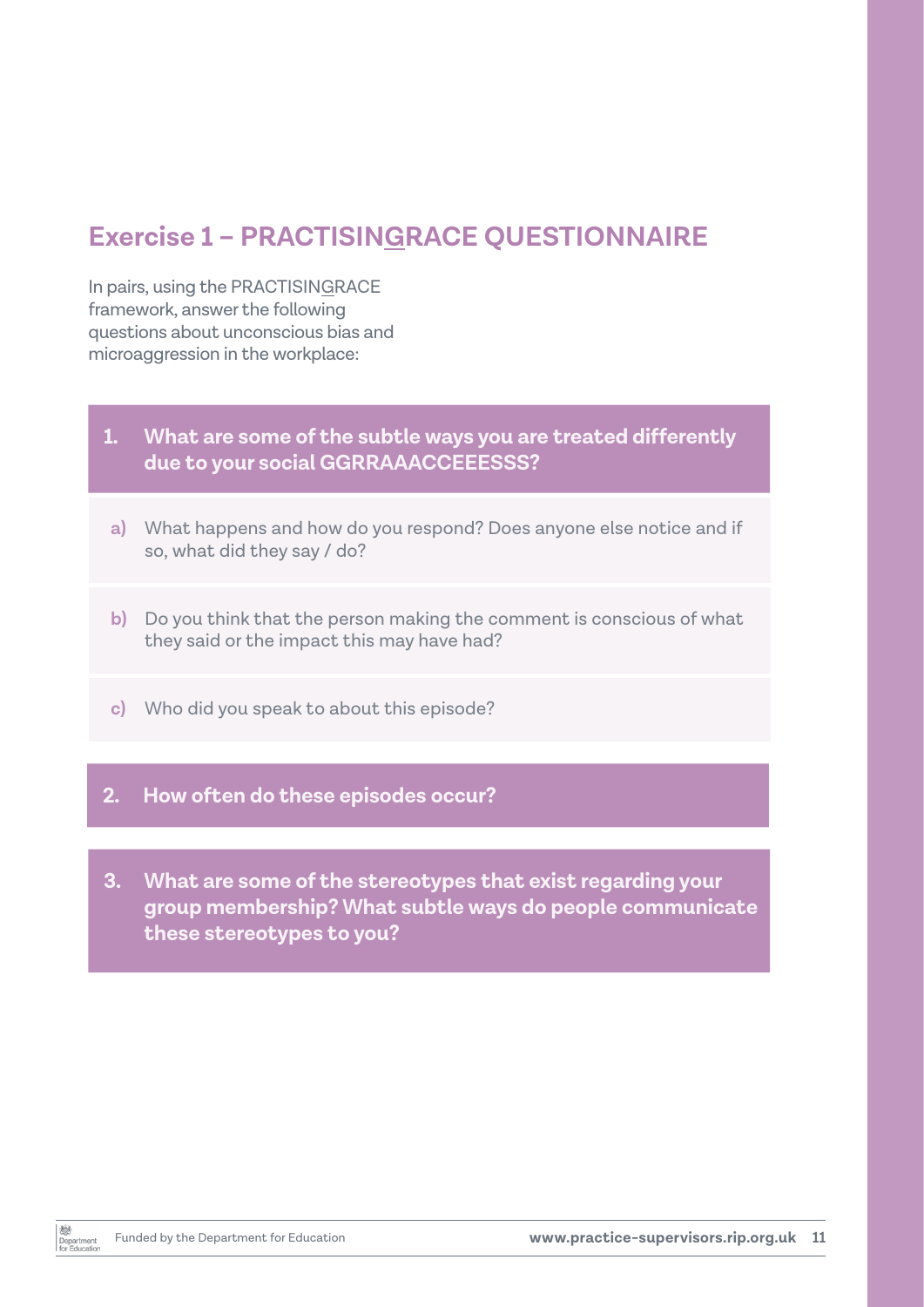#### **4. What impact does this have on your:**

- **a)** Confidence
- **b)** Relationships with your supervisor / manager / colleagues
- **c)** Your practice
- **d)** Your emotional wellbeing
- **5. Were you able to speak to the person directly and explain the impact of their comment / actions? If not, what prevented you from doing so? If so, what was the outcome?**
- **6. What strategies have you adopted to deal with these subtle infractions in the workplace?**
- **7. Do you trust that your manager / the organisation will validate your experiences of discrimination and take decisive action to support you? If not, why is this?**
- **8. What steps have / will you take to invite your supervisor / manager / colleagues to think about unconscious bias and microaggression in the workplace?**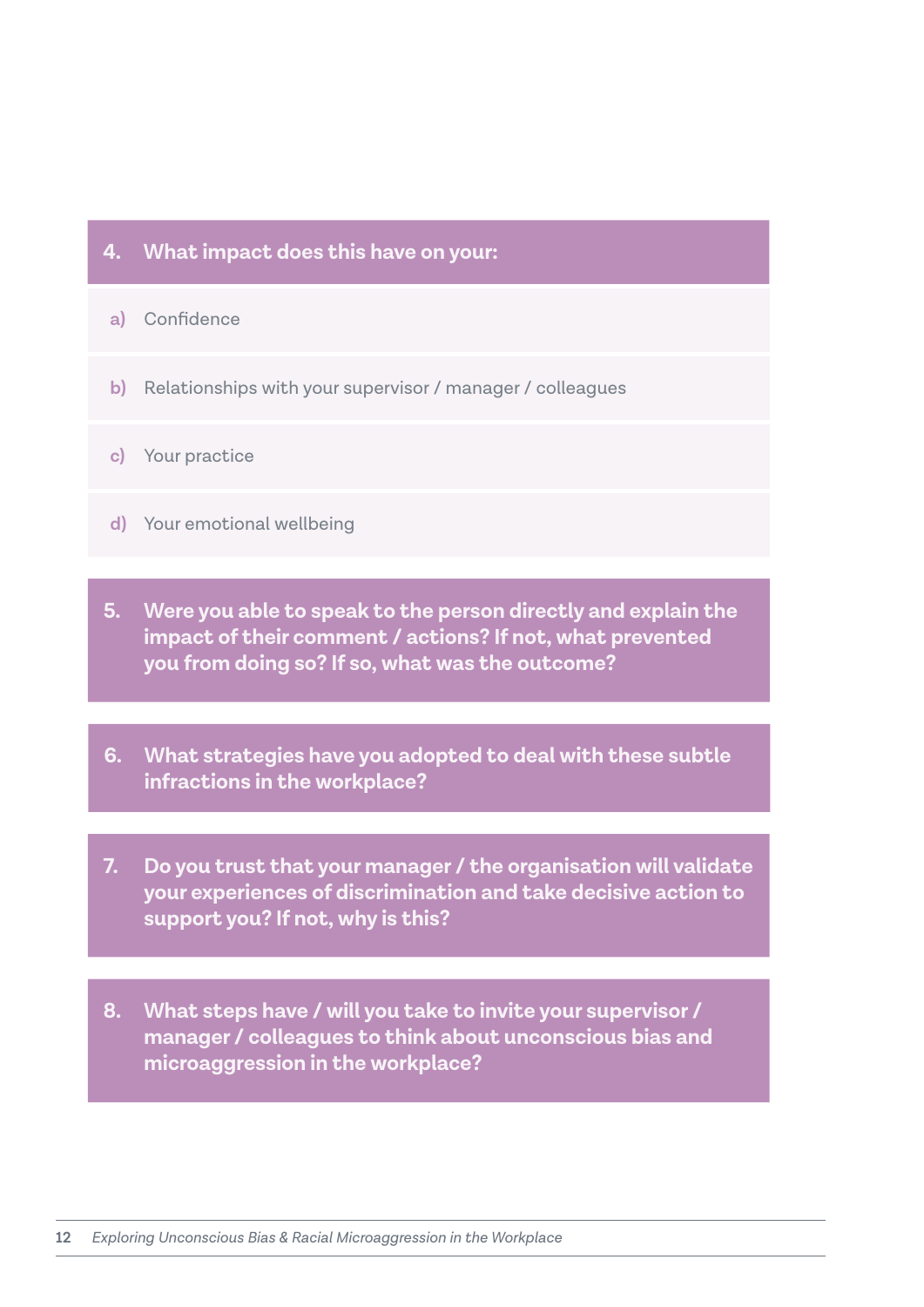## **Group discussion:**

- **>** What have taken from this exercise?
- **>** How will this learning be shared with your team?

## **METRO MAP: All in a day's work!**

The METRO MAP describes the journey and day-to-day workplace experiences of Black, Asian and ethnic minoritised social work practitioners.

**> [Click here to view the METRO MAP](#page-13-0)**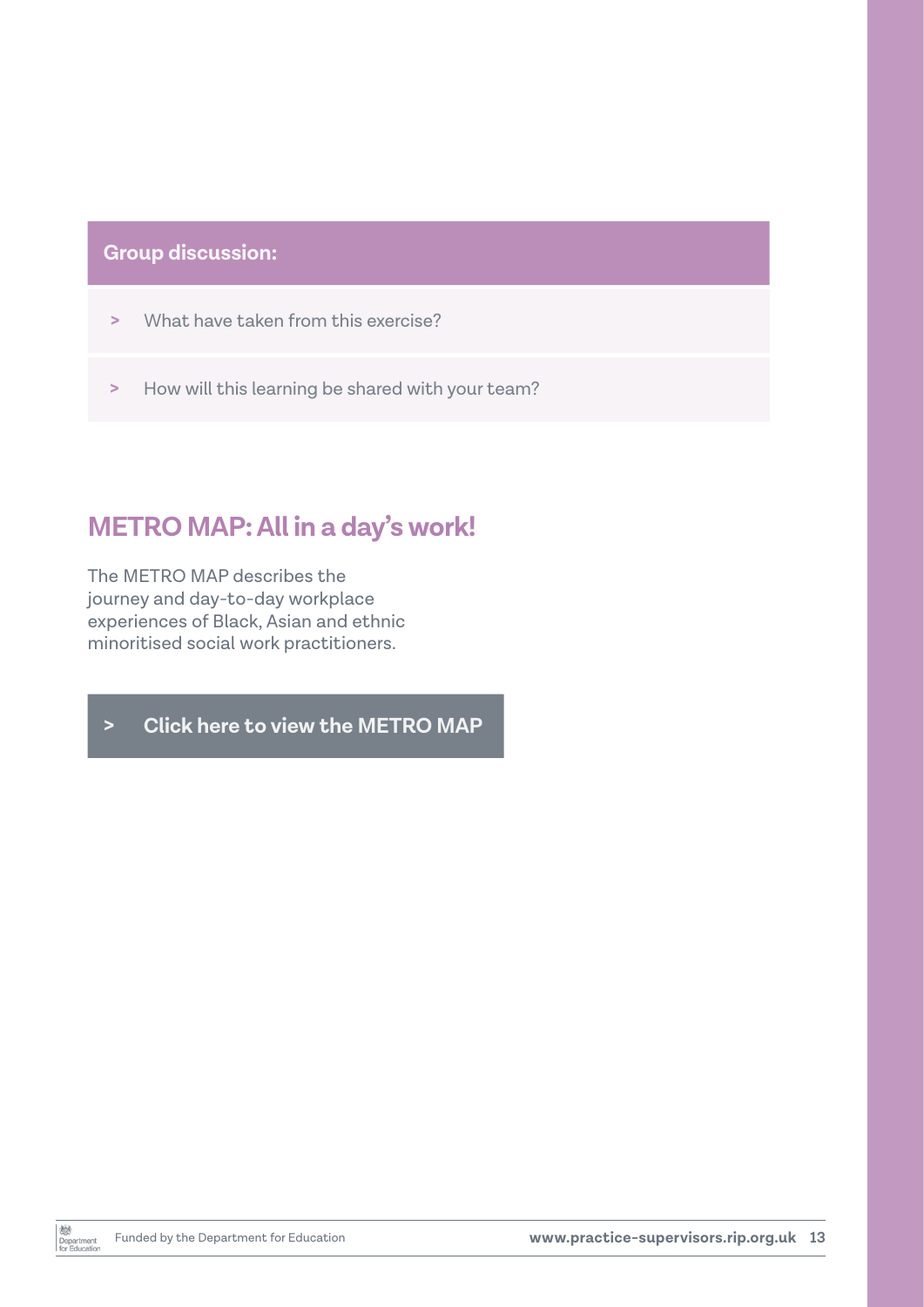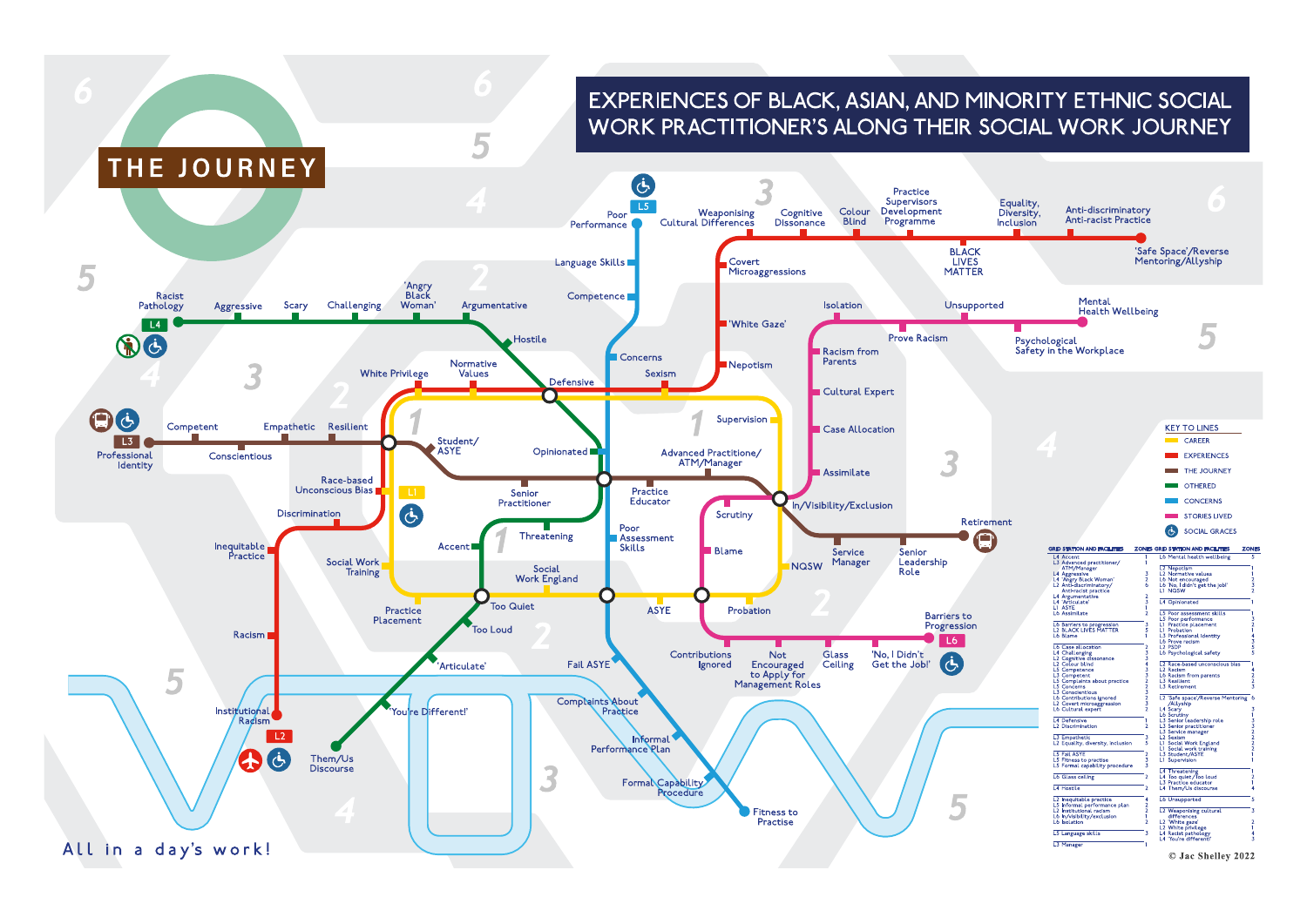# **Exercise 2 – METRO MAP: All in a day's work!**

Please complete this exercise independently before joining a colleague to discuss your thoughts and responses.

| <b>METRO MAP questions</b> |                                                                                                                                                                   | <b>Destination answers</b> |
|----------------------------|-------------------------------------------------------------------------------------------------------------------------------------------------------------------|----------------------------|
| $\mathbf{1}$               | After travelling along the<br>Metro Map, what are your<br>thoughts and feelings?                                                                                  |                            |
| $\overline{2}$             | Were any of the stations<br>unfamiliar to you? If so,<br>how will you find out<br>about them?                                                                     |                            |
| 3                          | Which stations describe /<br>confirm your experiences<br>of your supervisee /<br>colleague?                                                                       |                            |
| 4                          | In what ways might these<br>existing beliefs positively<br>or negatively influence<br>your thoughts / feelings /<br>actions toward the<br>supervisee / colleague? |                            |
| 5                          | Do you know what<br>confirmation bias is and<br>how it can be used to<br>disadvantage others?                                                                     |                            |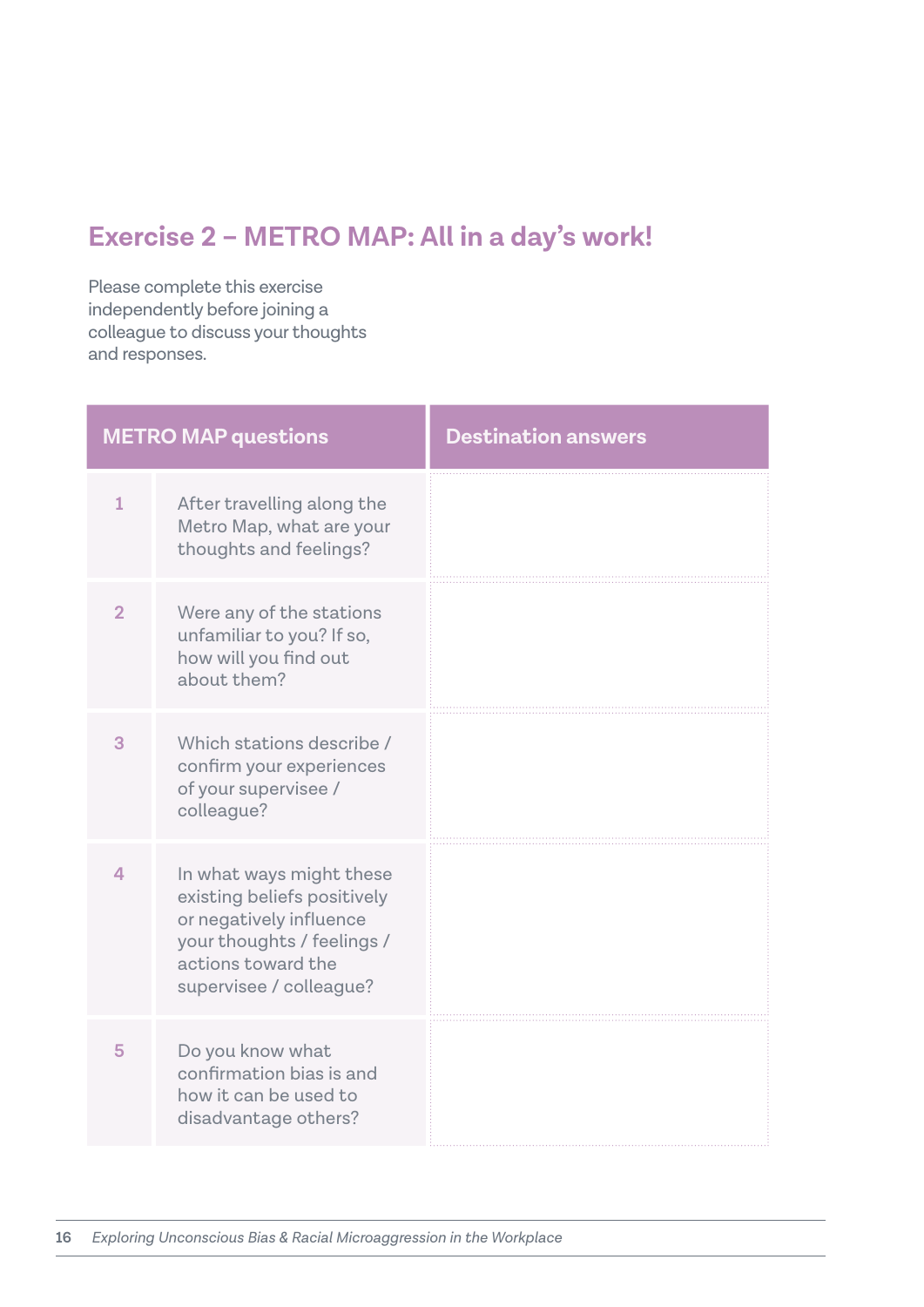| What differences have<br>6<br>you noticed in your<br>approach when managing<br>performance issues<br>of supervisees from<br><b>Black, Asian and ethnic</b><br>minoritised groups?<br>How would you respond<br>7<br>if your supervisee /<br>colleague accused you of<br>unconscious bias or racial<br>microaggression?<br>Who would you speak with<br>8<br>to 'think things through'<br>and help you deal with the<br>feelings and emotions that<br>this might raise for you?<br>9<br>What are some of the<br>ways that you could use<br>curiosity to explore your<br>biases and bring them into<br>consciousness?<br>Would you be able to<br>10<br>return to a conversation<br>with a supervisee /<br>colleague and<br>acknowledge an episode<br>of unconscious bias or<br>microaggression? |  |  |
|---------------------------------------------------------------------------------------------------------------------------------------------------------------------------------------------------------------------------------------------------------------------------------------------------------------------------------------------------------------------------------------------------------------------------------------------------------------------------------------------------------------------------------------------------------------------------------------------------------------------------------------------------------------------------------------------------------------------------------------------------------------------------------------------|--|--|
|                                                                                                                                                                                                                                                                                                                                                                                                                                                                                                                                                                                                                                                                                                                                                                                             |  |  |
|                                                                                                                                                                                                                                                                                                                                                                                                                                                                                                                                                                                                                                                                                                                                                                                             |  |  |
|                                                                                                                                                                                                                                                                                                                                                                                                                                                                                                                                                                                                                                                                                                                                                                                             |  |  |
|                                                                                                                                                                                                                                                                                                                                                                                                                                                                                                                                                                                                                                                                                                                                                                                             |  |  |
|                                                                                                                                                                                                                                                                                                                                                                                                                                                                                                                                                                                                                                                                                                                                                                                             |  |  |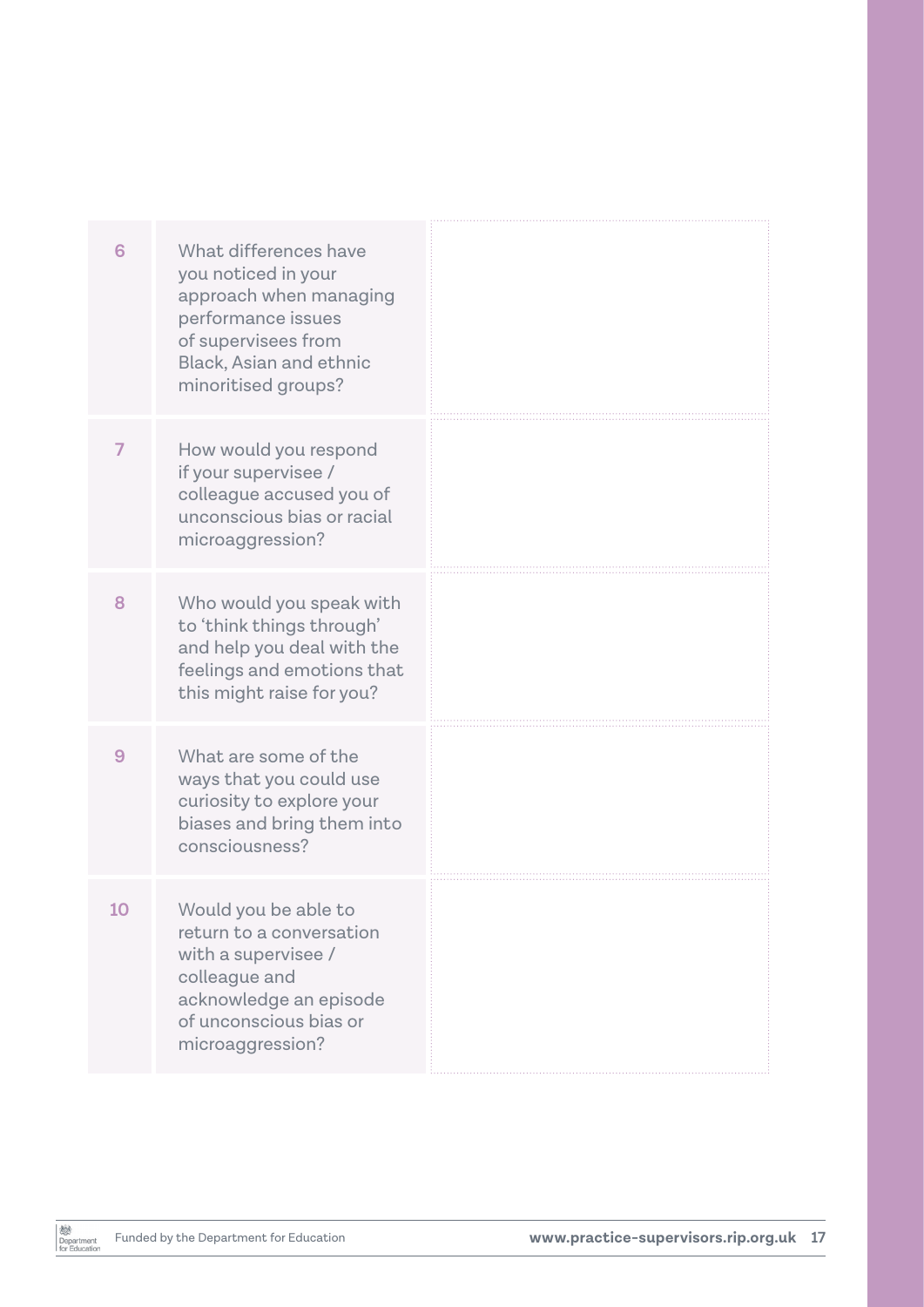## **Group discussion:**

- **>** What was the learning you have taken from this exercise?
- **>** How will this be shared with your team?

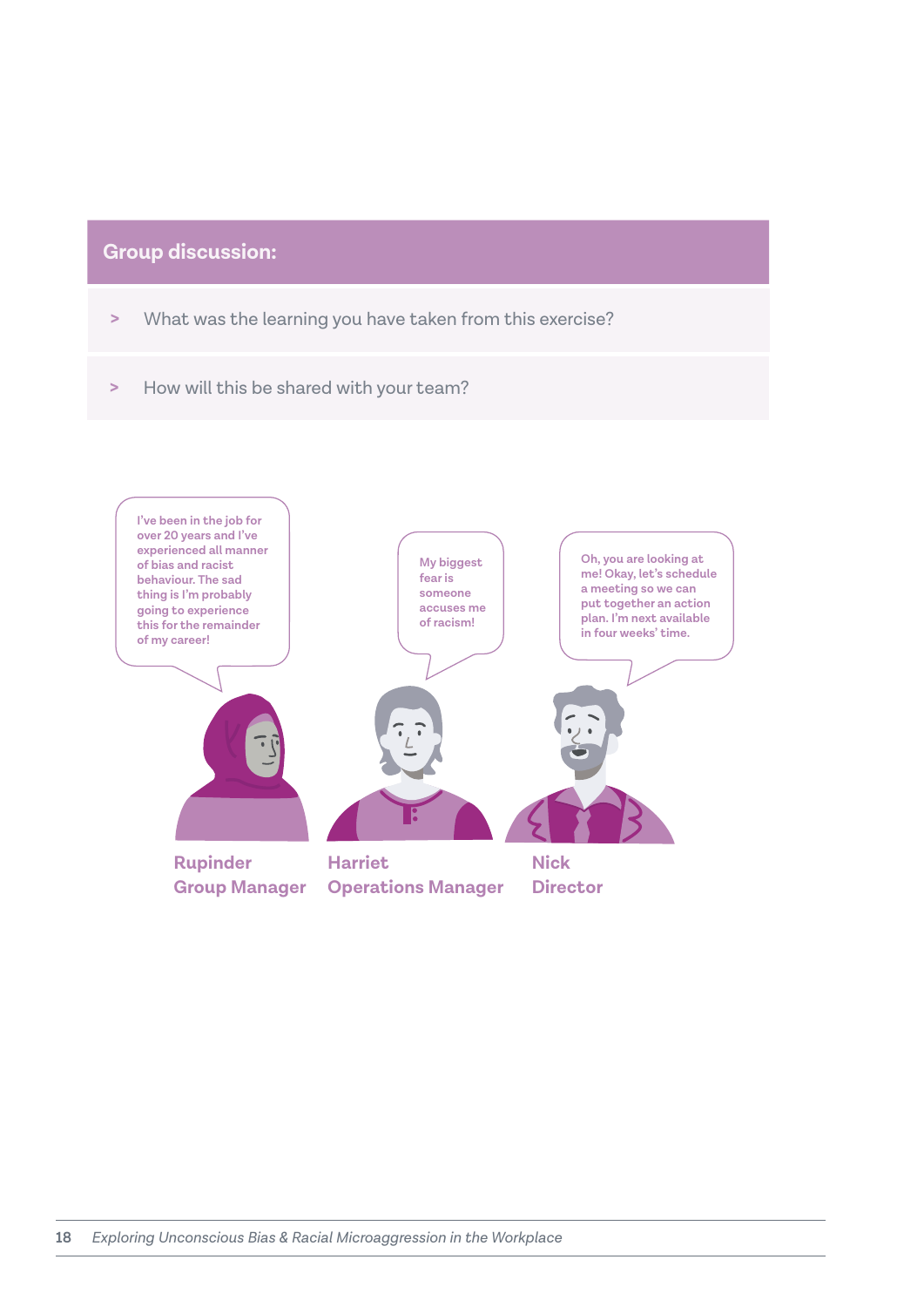## **Taking PRACTISINGRACE & the METRO MAP forward**

We understand the challenges that Black, Asian and ethnic minoritised supervisees face when discussing inequitable practice, particularly when the setting is not validating and they are forced to defend their experiences. This can be distressing for the supervisee and frustrating for the practice supervisor, especially if they have yet to confront unconscious bias and microaggression. The practice supervisor may find it difficult to acknowledge the harm being discussed if they are reacting defensively.

It is strongly recommended that, if PRACTISINGRACE and the METRO MAP are to be used in supervision with Black, Asian and ethnic minoritised practitioners, the practice supervisor creates a psychologically safe environment in which inequitable

practice can be discussed and experiences are validated. It's important to be clear about the intention of using this framework and what ongoing support and action will be offered.

The PRACTISINGRACE framework and the METRO MAP will act as an aidememoire to promote curiosity and self-reflexivity as practice supervisors continue to explore unconsciously held beliefs and the impact of racial microaggressions.

As consciousness grows, it is critical that practice supervisors actively begin to build psychologically safe environments within the supervisor/ supervisee relationships, the team, and the service as a whole - alongside developing their expertise in 'calling out' unconscious bias and racial microaggressions in the workplace.

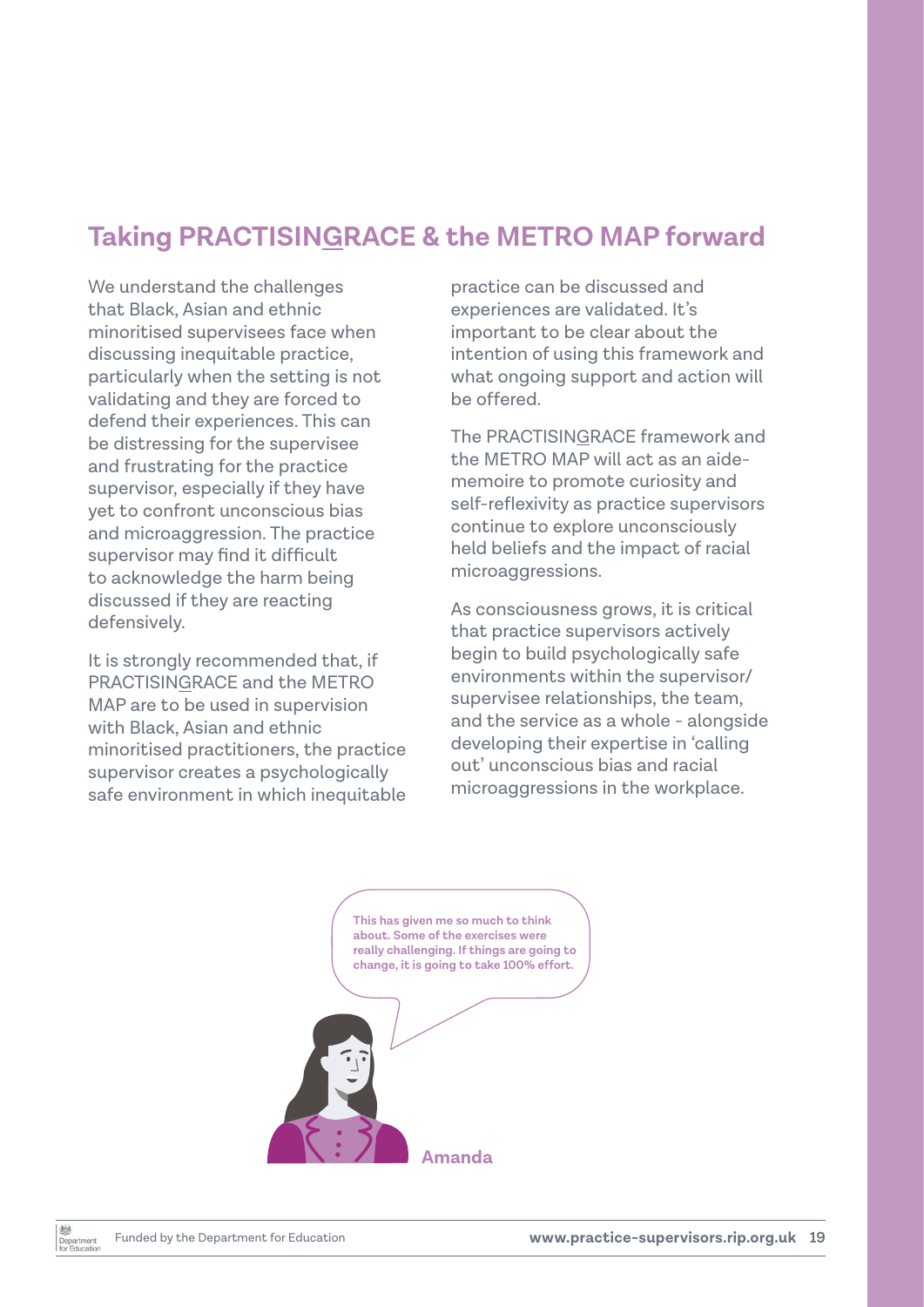## **Using the Johari window, safe uncertainty and the social GGRRRAAACCCEEESSS to challenge unconscious bias and microaggression**

The Johari window is a framework used to understand unconscious bias. It can help increase self-awareness and our understanding of others. This visual tool has been adapted and simplified to include the **safe uncertainty** model (used in supervision to aid critical reflection) and the social GGRRRAAACCCEEESSS model (Burnham, 2012), focusing on visible and invisible, voices and unvoiced stories.

This tool is designed to help practice supervisors explore unconscious bias and microaggressions from a position of self-reflexivity and curiosity. It consciously asks what connections can be made to practice and what opportunities invite us to move from positions of uncertainty / not knowing to conscious awareness and safe uncertainty.



Adaptation of Johari's window (1961), Safe Uncertainty (2005) & Social GGRRAAACCCEEESSS (2012)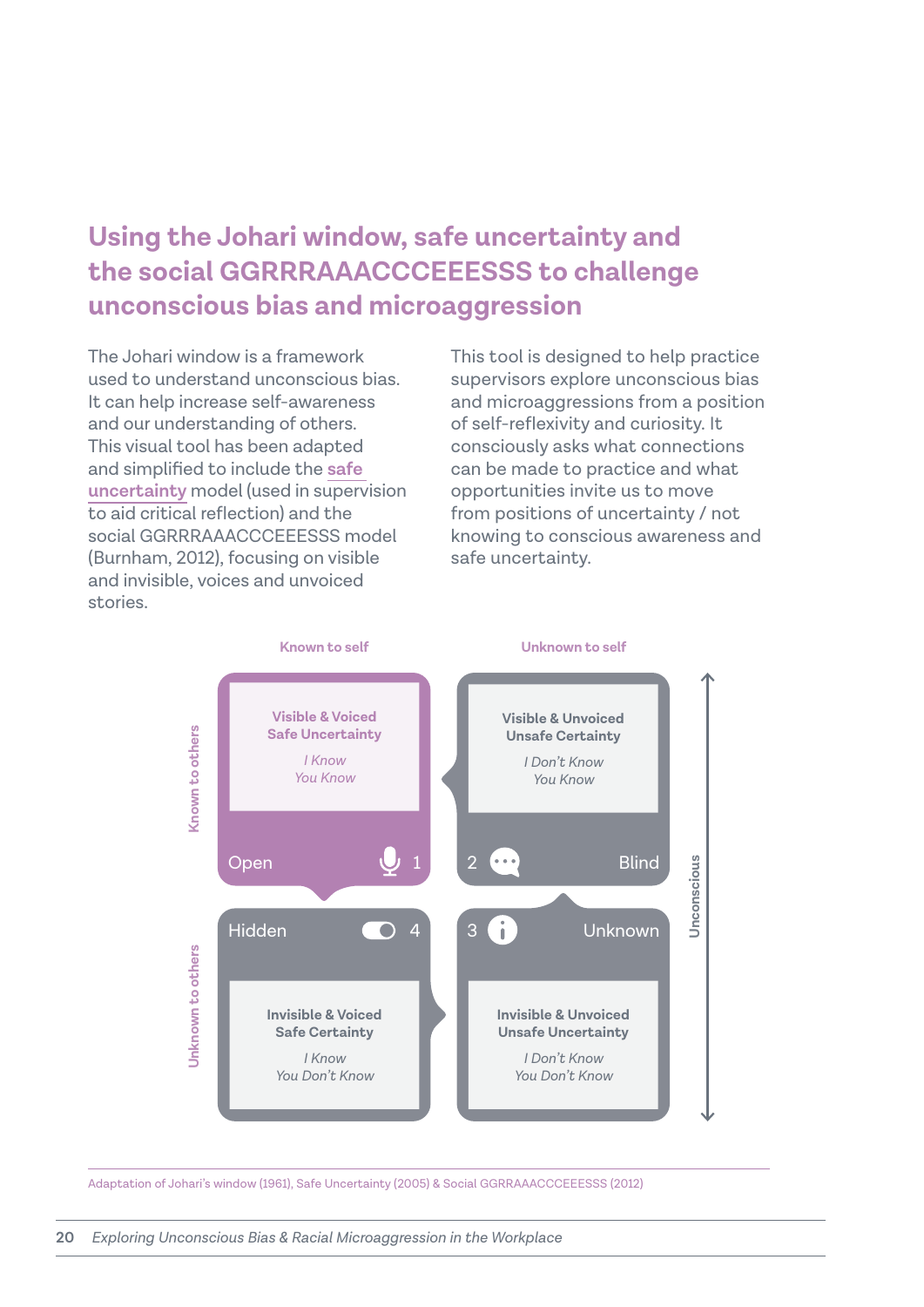# **Systemic ideas: remaining curious and challenging unconscious bias and racial microaggressions**

| <b>Domains of action</b><br>& reflection-in-action | Pay attention to what you are<br>doing, how you are doing it and<br>why you are doing it. Be mindful of<br>the language you are using while<br>speaking with others and inviting<br>them to sit beside you.                                                                       |
|----------------------------------------------------|-----------------------------------------------------------------------------------------------------------------------------------------------------------------------------------------------------------------------------------------------------------------------------------|
| Self-reflexivity                                   | Being able to reflect on your own<br>personal and professional stories<br>and how these influence you in<br>relation to others. Be conscious of<br>the lens through which you view<br>and act in the world, and challenge<br>the normative values you might<br>place onto others. |
| <b>Social GGRRRAAACCCEEESSS</b>                    | Pay attention to power<br>differentials and understand<br>the impact of your actions on<br>others. Be conscious of what may<br>be visible or invisible, voiced or<br>unvoiced.                                                                                                    |
| <b>Curiosity verses certainty</b>                  | Pay attention to the positions<br>that you occupy and be curious<br>about your stance and what it is<br>informed by.<br>Be adaptable to changing<br>positions.                                                                                                                    |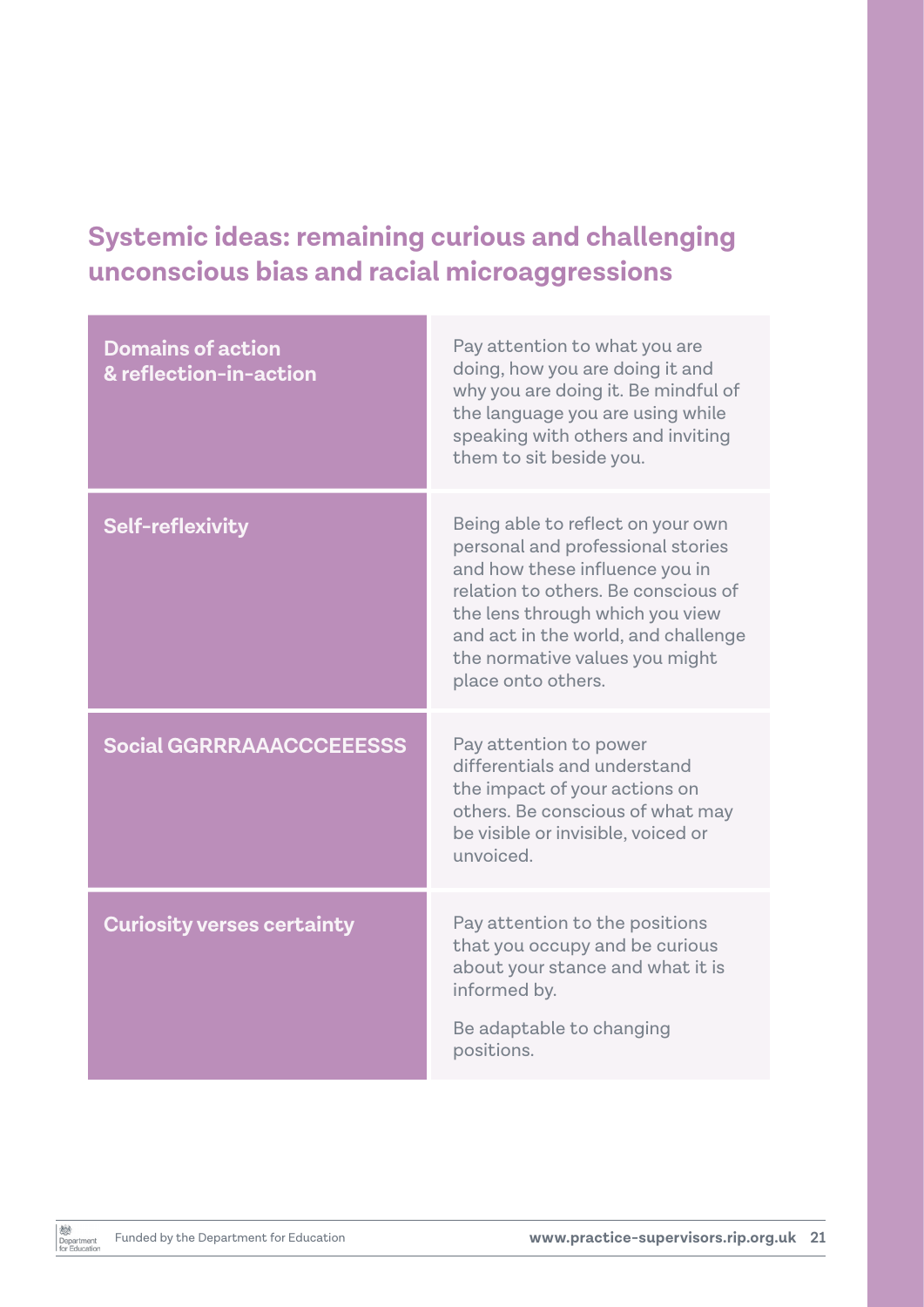## **Conclusion**

This practice tool is a call to action! There is a moral imperative to challenge unconscious bias and microaggressions in the workplace. Those in positions of authority and power who shape workplace culture must lead by example and create an equitable environment for all where it is safe to challenge inequitable practice.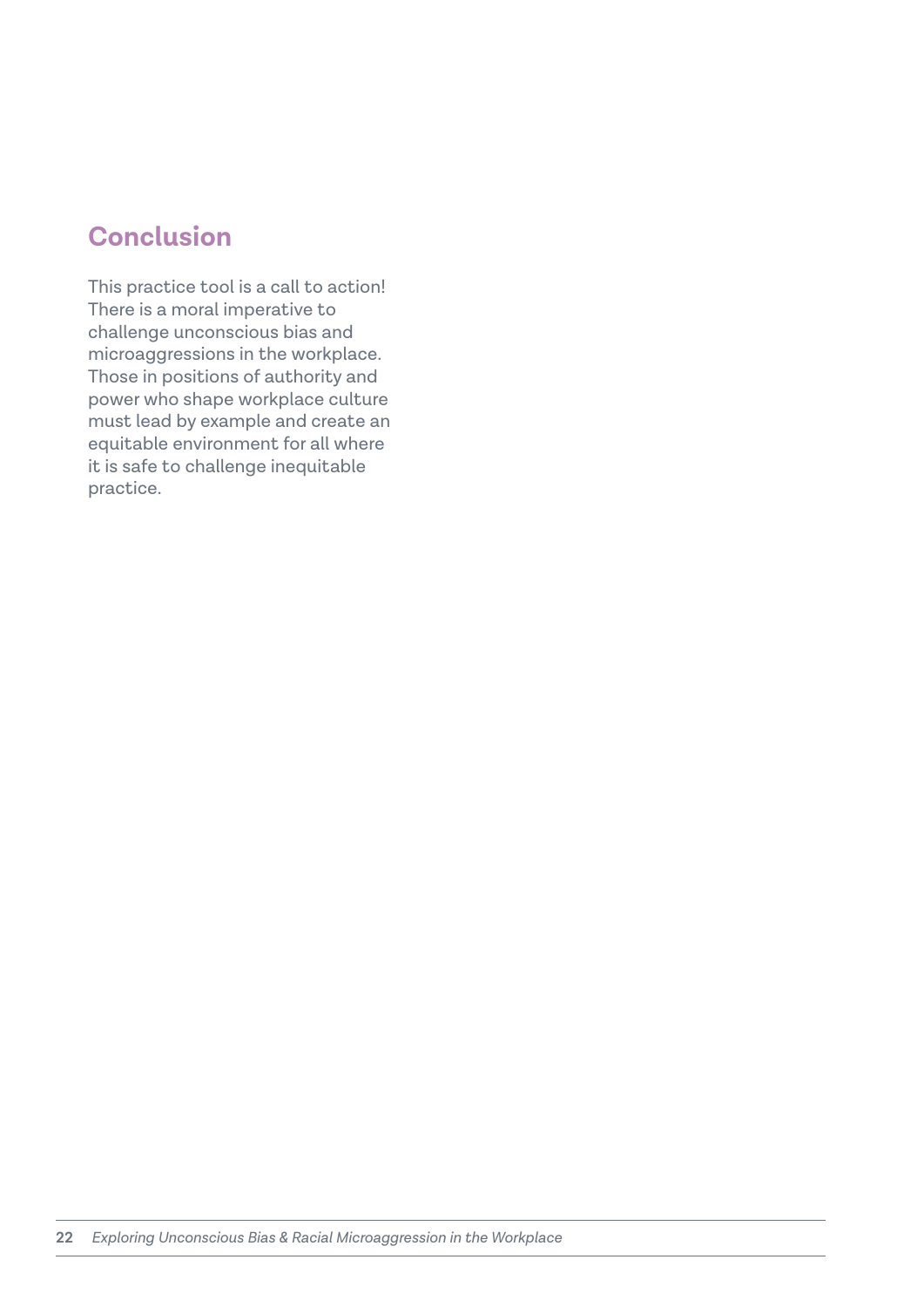## **Other ways to use this practice tool**

- **>** Reconnect with the PSDP tools Critical conversations in social work supervision and Developing cultural competence, and watch the PSDP film **[Decolonisation: honest conversations about white supremacy](https://practice-supervisors.rip.org.uk/excellent-social-work/leading-and-influencing-others-in-your-organisation/)**.
- **>** You can also use this tool in group supervision, by encouraging social workers to consider how unconscious bias affects not only workplace culture but direct practice with children and families.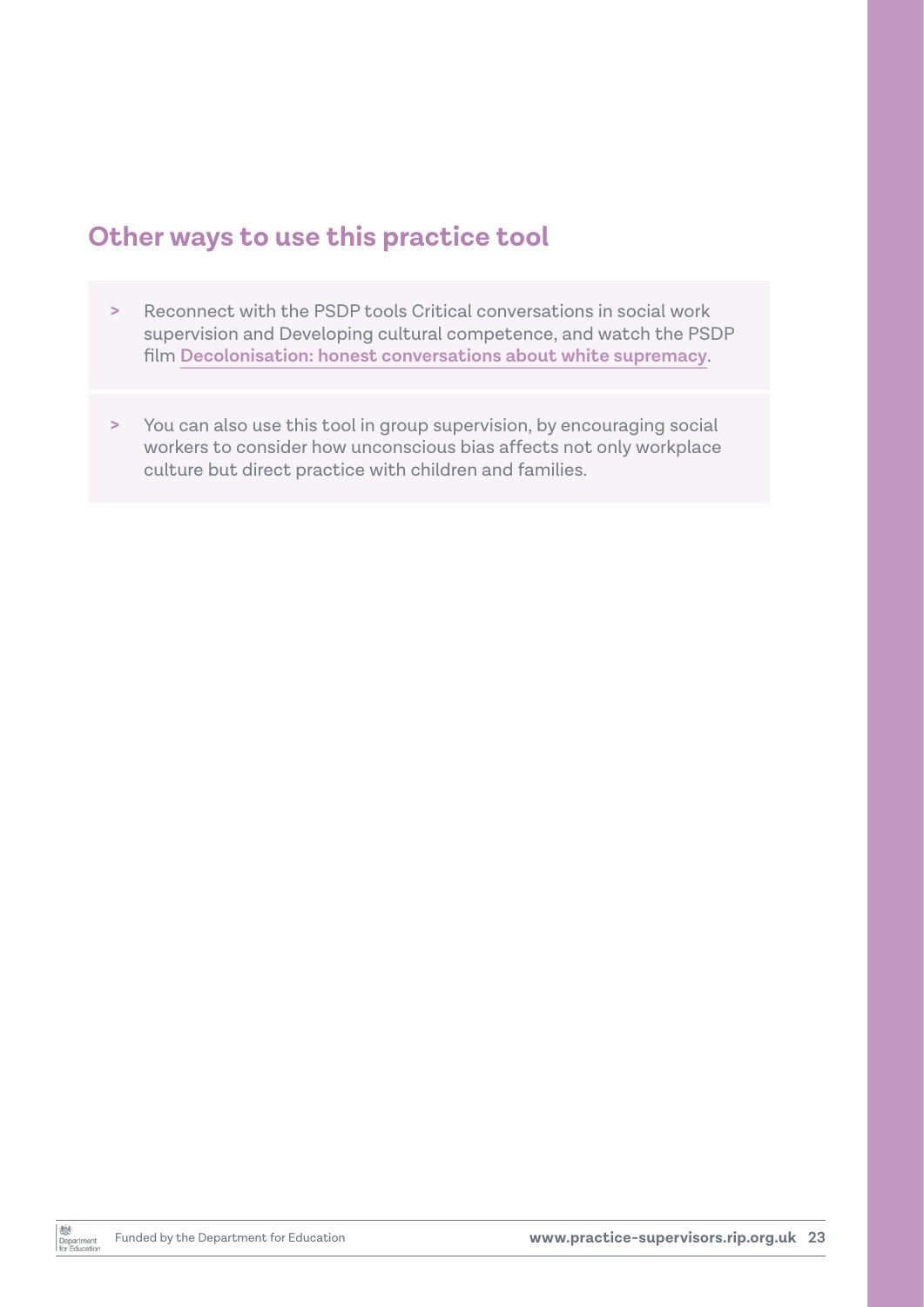## **References**

Brockmann, M., Butt, J., & Fisher, M. (2001). The Experience of Racism: Black Staff in Social Services. Research Policy and Planning, **19**(2). **[https://ssrg.org.uk/wp-content/](https://ssrg.org.uk/wp-content/uploads/2012/02/rpp192/article1.pdf) [uploads/2012/02/rpp192/article1.pdf](https://ssrg.org.uk/wp-content/uploads/2012/02/rpp192/article1.pdf)**

Burnham, J. (2012). Developments in Social GGRRAAACCEEESSS: visibleinvisible, voiced-unvoiced (1st ed.). In I. Krause (Ed., pp. 139-160). *Cultural Reflexivity.* London: Karnac.

**[Carter, C. \(2021\) Black, ethnic](https://www.communitycare.co.uk/2021/02/23/black-ethnic-minority-disabled-practitioners-face-disproportionate-difficulties-passing-asye-says-basw/)  [minority and disabled practitioners](https://www.communitycare.co.uk/2021/02/23/black-ethnic-minority-disabled-practitioners-face-disproportionate-difficulties-passing-asye-says-basw/)  [face 'disproportionate' difficulties](https://www.communitycare.co.uk/2021/02/23/black-ethnic-minority-disabled-practitioners-face-disproportionate-difficulties-passing-asye-says-basw/)  [passing ASYE, says BASW .](https://www.communitycare.co.uk/2021/02/23/black-ethnic-minority-disabled-practitioners-face-disproportionate-difficulties-passing-asye-says-basw/)  [Community Care](https://www.communitycare.co.uk/2021/02/23/black-ethnic-minority-disabled-practitioners-face-disproportionate-difficulties-passing-asye-says-basw/)**

Fairtlough, A., Bernard, C., Fletcher, J., & Ahmet, A. (2014). Black social work students' experiences of practice learning: Understanding differential progression rates. *Journal of Social Work, 14*(6), 605-624.

Johnson, N. N., & Johnson, T. L. (2019). Microaggressions: An Introduction. In U. Thomas (Ed.). *Navigating Micro-Aggressions Toward Women in Higher Education* (1st Ed., pp. 1-22). IGI Global.

The Kirwan Institute for the Study of Race and Ethnicity (n.d.) *[Understanding implicit bias](https://kirwaninstitute.osu.edu/research/understanding-implicit-bias)*. The Kirwin Institute for the Study of Race and Ethnicity.

Luft, J., & Ingham, H. (1961). The Johari Window: a graphic model of awareness in interpersonal relations. *Human Relations Training News, 5*(9) 6-7.

Mason, B. (2005). Relational risk taking and the training of supervisors. *Journal of Family Therapy* **[https://doi.org/10.1111/j.1467-](https://doi.org/10.1111/j.1467-6427.2005.00322.x) [6427.2005.00322.x](https://doi.org/10.1111/j.1467-6427.2005.00322.x)**

Nadal, K. L., Davidoff, K. C., Davis, L. S., Wong, Y., Marshall, D., & McKenzie, V. (2015). A Qualitative Approach to Intersectional Microaggressions: Understanding Influences of Race, Ethnicity, Gender, Sexuality, and Religion. *Qualitative Psychology, 2*(2), 147–163.

**[Pierce, C. \(1995\). Stress analogs of](https://eige.europa.eu/library/resource/kvinnsam.9228434)  [racism and sexism: terrorism, torture,](https://eige.europa.eu/library/resource/kvinnsam.9228434) [and disaster. Mental Health, Racism,](https://eige.europa.eu/library/resource/kvinnsam.9228434)  [and Sexism. EIGE.](https://eige.europa.eu/library/resource/kvinnsam.9228434)**

**[Samuel, M. \(2020\). Black and](https://www.communitycare.co.uk/2020/07/31/black-ethnic-minority-social-workers-disproportionately-subject-fitness-practise-investigations/)  [ethnic minority social workers](https://www.communitycare.co.uk/2020/07/31/black-ethnic-minority-social-workers-disproportionately-subject-fitness-practise-investigations/)  [disproportionately subject to](https://www.communitycare.co.uk/2020/07/31/black-ethnic-minority-social-workers-disproportionately-subject-fitness-practise-investigations/)  [fitness to practice investigations.](https://www.communitycare.co.uk/2020/07/31/black-ethnic-minority-social-workers-disproportionately-subject-fitness-practise-investigations/)  [Community Care](https://www.communitycare.co.uk/2020/07/31/black-ethnic-minority-social-workers-disproportionately-subject-fitness-practise-investigations/)**

**Samuel, M. (2021) Black and ethnic minority social workers have disproportionately high ASYE failure rate, figures show. Community Care**

**[Skills for Care \(2021\).](https://www.skillsforcare.org.uk/Documents/Learning-and-development/ASYE-child-and-family/ASYE-child-and-family-annual-report-2020-21.pdf)** *Assessed [and Supported Year in Employment](https://www.skillsforcare.org.uk/Documents/Learning-and-development/ASYE-child-and-family/ASYE-child-and-family-annual-report-2020-21.pdf)  [\(ASYE\) child and family: Annual report](https://www.skillsforcare.org.uk/Documents/Learning-and-development/ASYE-child-and-family/ASYE-child-and-family-annual-report-2020-21.pdf)  [to the Department for Education](https://www.skillsforcare.org.uk/Documents/Learning-and-development/ASYE-child-and-family/ASYE-child-and-family-annual-report-2020-21.pdf)***. [Department for Education](https://www.skillsforcare.org.uk/Documents/Learning-and-development/ASYE-child-and-family/ASYE-child-and-family-annual-report-2020-21.pdf)**

Sue, D. W., Capodilupo, C. M., Torino, G. C., Bucceri, J. M., Holder, A. M. B., Nadal, K. L., et al. (2007). Racial microaggressions in everyday life. *American Psychologist, 62*(4), 271–286.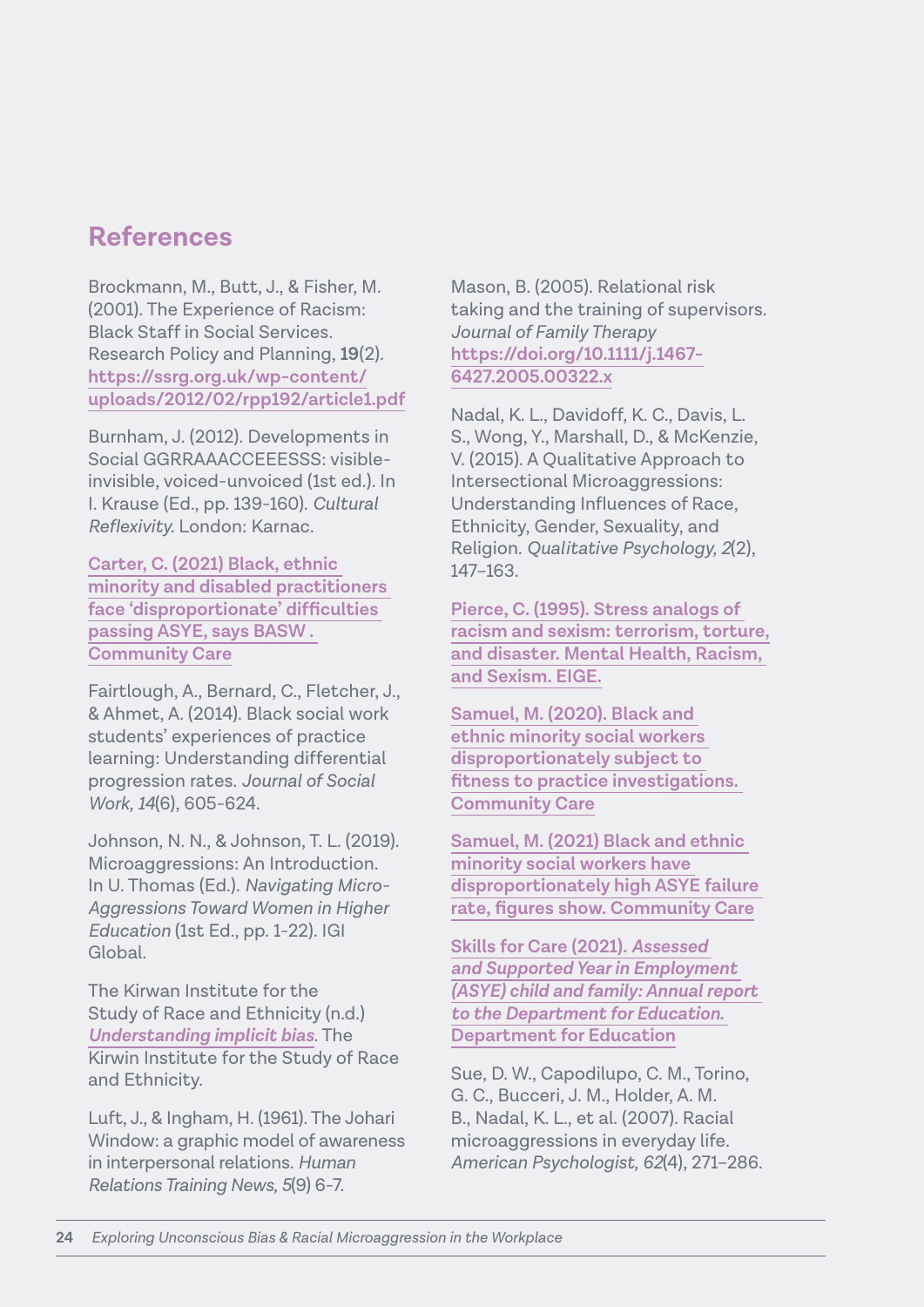Sue, D. W. (2015). *Race Talk and the Conspiracy of Silence: Understanding and Facilitating Difficult Dialogues on Race.* John Wiley & Sons.

Tedam, P. (2015). *Black African Students' Experiences of Social Work Practice Learning in England: A Critical Race Inquiry*. Doctoral dissertation, University of Northampton.

**[Van der Gaag, A., Gallagher, A.,](https://www.hcpc-uk.org/resources/reports/2017/people-like-us-understanding-complaints-about-paramedics-and-social-workers/)  [Zasada, M., Lucas, G., Jago, R., Banks,](https://www.hcpc-uk.org/resources/reports/2017/people-like-us-understanding-complaints-about-paramedics-and-social-workers/)  [S., & Austin, Z. \(2016\).](https://www.hcpc-uk.org/resources/reports/2017/people-like-us-understanding-complaints-about-paramedics-and-social-workers/)** *People like [us? Understanding complaints about](https://www.hcpc-uk.org/resources/reports/2017/people-like-us-understanding-complaints-about-paramedics-and-social-workers/)  [paramedics and social workers](https://www.hcpc-uk.org/resources/reports/2017/people-like-us-understanding-complaints-about-paramedics-and-social-workers/)***. NCPC**